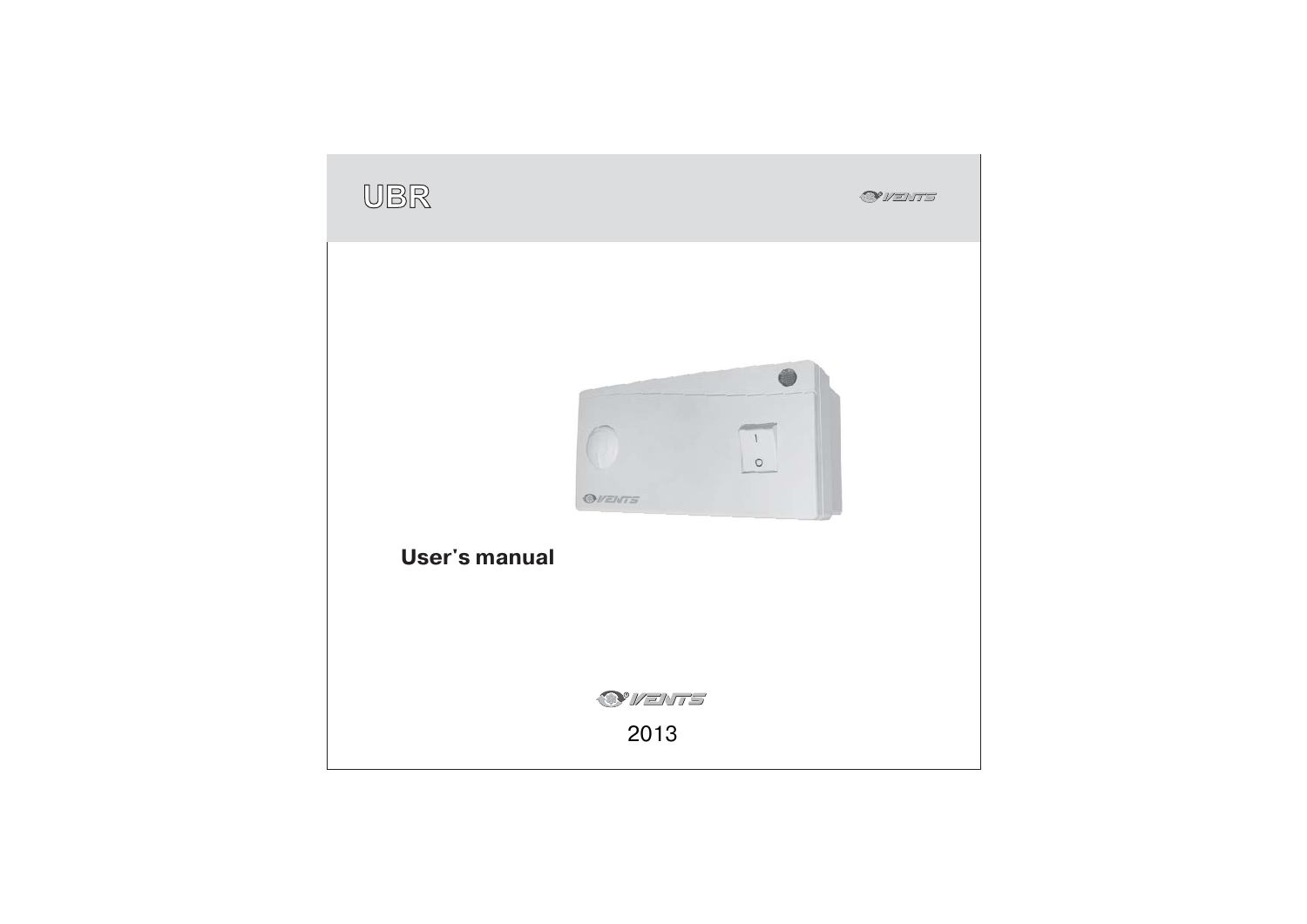



# **CONTENTS**

Introduction

| Introduction<br>Safety requirements<br>Operating requirements<br>Mounting<br>Maintenance<br>Transportation and storage                                                                                                      |    | p. 3<br>p. 3<br>p. 4<br>p. 4<br>p. 4<br>p. 4                    |
|-----------------------------------------------------------------------------------------------------------------------------------------------------------------------------------------------------------------------------|----|-----------------------------------------------------------------|
| Autotransformer speed controller (RSA)<br>Use<br>Delivery Set<br>Main technical data<br>Description and design<br>Connection to power mains<br>Typical faults and fault handling                                            |    | p. 5<br>p. 5<br>p. 5<br>p. 5<br>p. 7<br>p. 7                    |
| Speed controller (RS)<br>Delivery Set<br>Main technical data<br>Designation key<br>Main technical data<br>Description and design<br>Connection to power mains<br>Minimum speed setting<br>Typical faults and fault handling |    | p. 8<br>p. 8<br>p. 8<br>p. 8<br>p. 9<br>p. 10<br>p. 10<br>p. 11 |
| Fan speed switch (P)<br>Use<br>Delivery Set<br>Designation key<br>Main technical data<br>Description and design<br>Connection to power mains<br>Typical faults and fault handling                                           | р. | 12<br>p. 12<br>p. 12<br>p. 12<br>p. 13<br>p. 14<br>p. 14        |
| Timer (T)<br>Use<br>Delivery Set<br>Designation key<br>Main technical data<br>Description and design<br>Connection to power mains<br>Typical faults and fault handling                                                      | р. | p. 15<br>p. 15<br>p. 15<br>p. 16<br>p. 16<br>p. 18<br>19        |
| Wall surface mounting procedure<br>Wall flush mounting procedure<br>Manufacturer's warranty<br>Acceptance certificate<br>Warranty card                                                                                      |    | p. 20<br>p. 21<br>p. 22<br>p. 27<br>p. 28                       |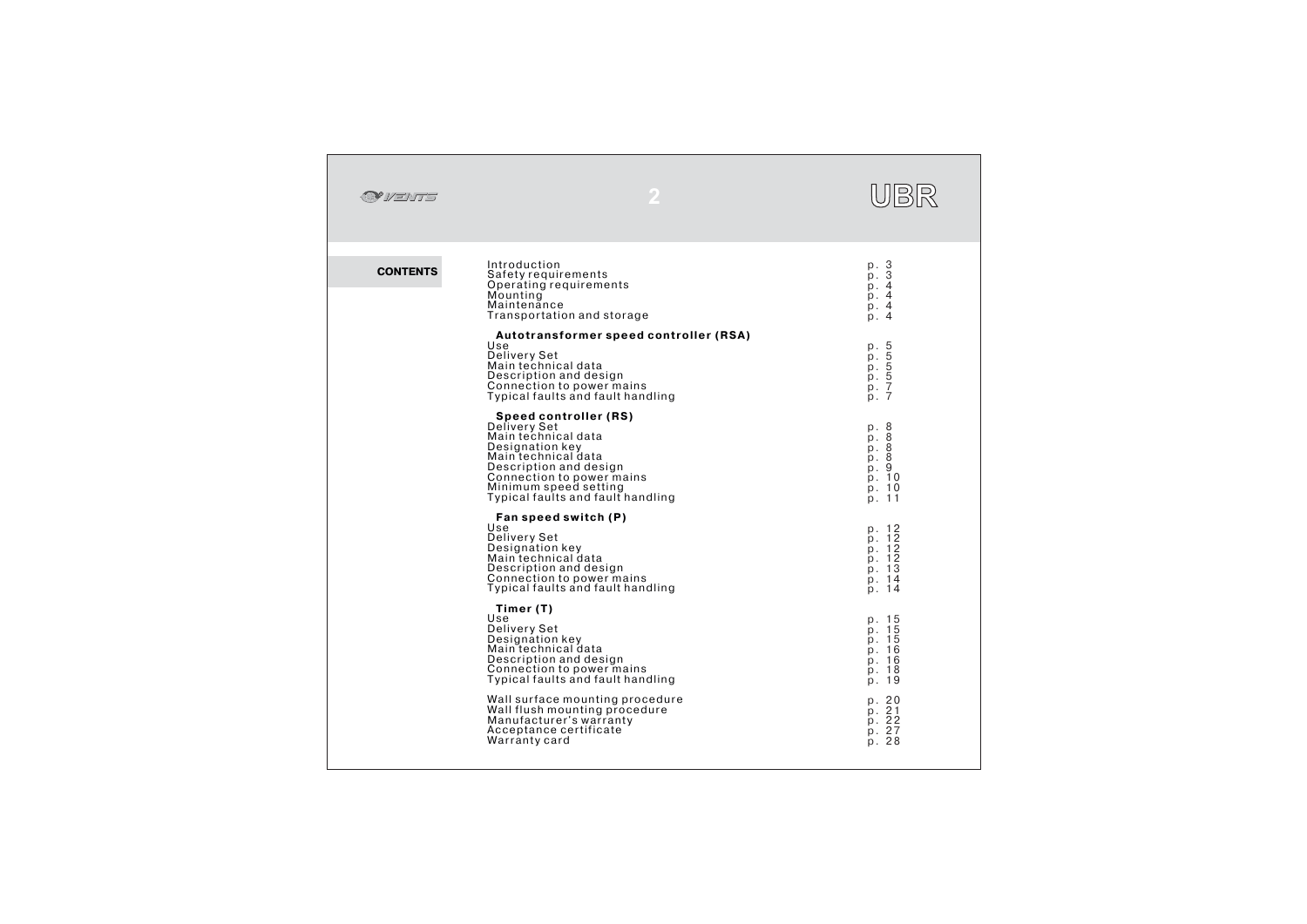

 The present operation manual consisting of the technical details, operating instructions and technical specification applies to the control unit enclosed in a versatile casing (UBR) and covers its installation as well as the regulations and warnings required for correct and safe operation of the product.

Disconnect the product from the power mains prior to all operations specific to connection, setup, maintenance and repair. The power mains connection must be performed by qualified personnel with valid permit for unassisted operations with electrical installations up to 1000 V after careful reading of the present operation manual. The single-phase mains which the product is to connected to shall be compliant with the standing regulations. The stationary wiring shall be equipped with an automatic circuit breaker.

Connect the product to power mains through QF circuit breaker integrated into the stationary wiring with the contact gap on all poles at least 3 mm.

Prior to connecting the unit to the power mains check it for visible damage as well as for any foreign objects in the unit casing.

# RESTRICTIONS:

 The controller may only be used as intended. No modifications or alterations are allowed;

- Do not use the controller if the ambient air contains explosive or corrosive substances;
- Avoid moisture and splashes on the controller casing;
- Do not block the vents in the casing;
- Do not position the controller close to heating appliances.

The product is not to be used by children and persons with reduced physical, mental or sensory capacities, without proper practical experience or expertise, unless they are controlled or instructed on the product operation by the person(s) responsible for their safety.

Do not leave children unattended and do not let them play with the product.

Do not sit on the product and do not put objects on it.

Fulfil the requirements stated in this user's manual to ensure long service life of the product.



#### **INTRODUCTION**

# **SAFETYREQUIREMENTS**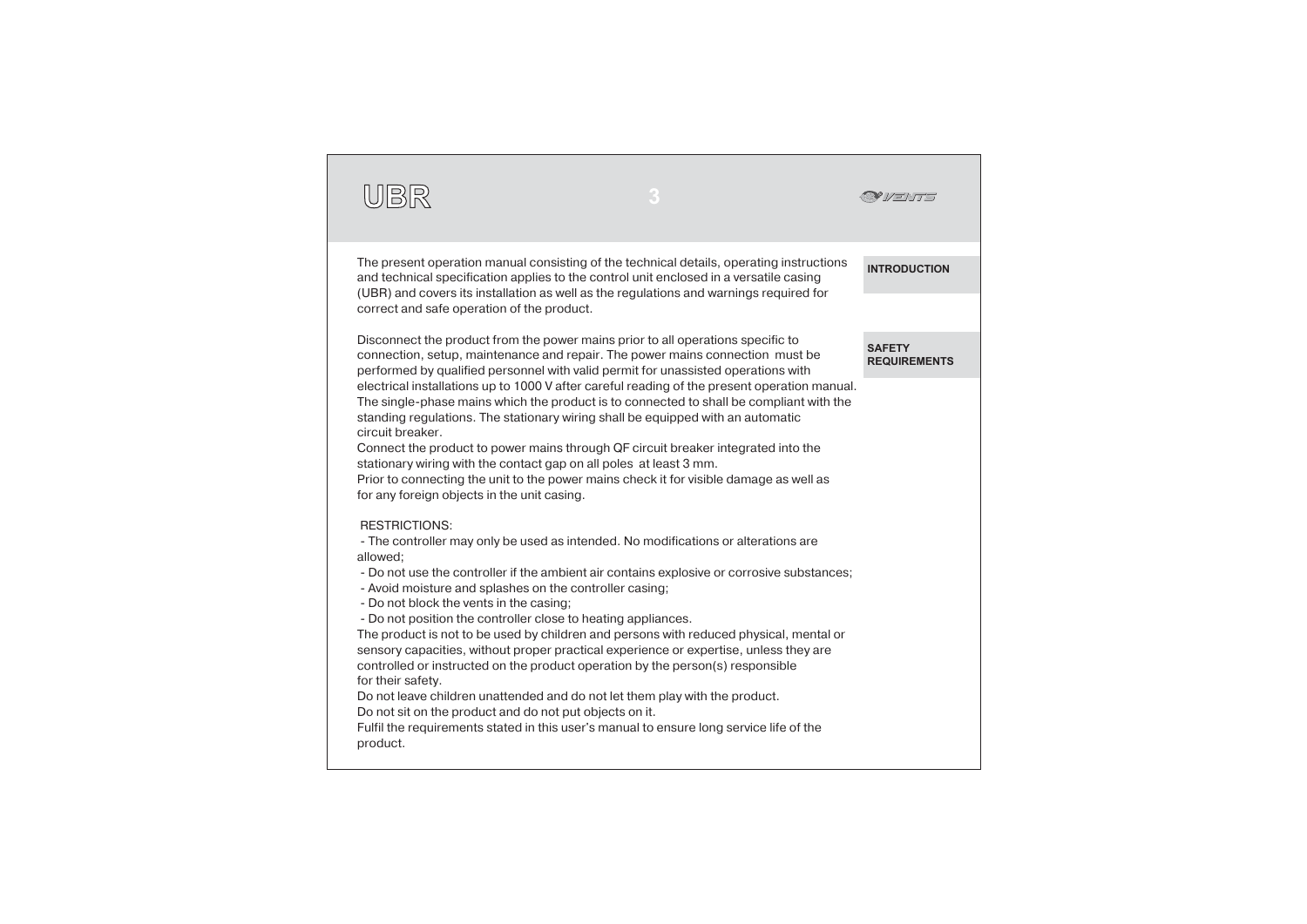



#### **OPERATIONREQUIREMENTS**

The product is rated for connection to single-phase AC 220-240 V, 50 Hz power mains. Ingress protection rating against access to hazardous parts and water ingress IP30. The product is rated for operation at the ambient temperature ranging from +1°C up to +45°C. The product is classified as Class II electric appliance.

# **MOUNTING**

Both wall surface and flush mounting options are possible depending on the controller type. The controller is mounted using the screws and dowels included in the delivery set. The wall surface mounting sequence is shown in Fig. A-F (Page 20). The wall flush mounting sequence is shown in Fig. G-M (Page 21-22).

#### **MAINTENANCE**

Clean the product from any dust and dirt which may accumulate on the surfaces. Power off the product before performing any maintenance operations. For cleaning use a soft cloth and a brush soaked in an water detergent solution. Avoid any liquid on the electrical components. Wipe the cleaned surfaces dry.

#### **TRANSPORTATIONAND STORAGE**

Transportation of the product with any vehicle is allowed. The unit must be stored in the original packing at ambient air temperatures from  $+5^{\circ}$ C to  $+40^{\circ}$ C at relative air humidity not more than 80%. The storage environment must be free from dust and corrosive acid or alkaline vapours.



*Recycle at the end of the service life.*

*Do not dispose the product with unsorted municipal trash.*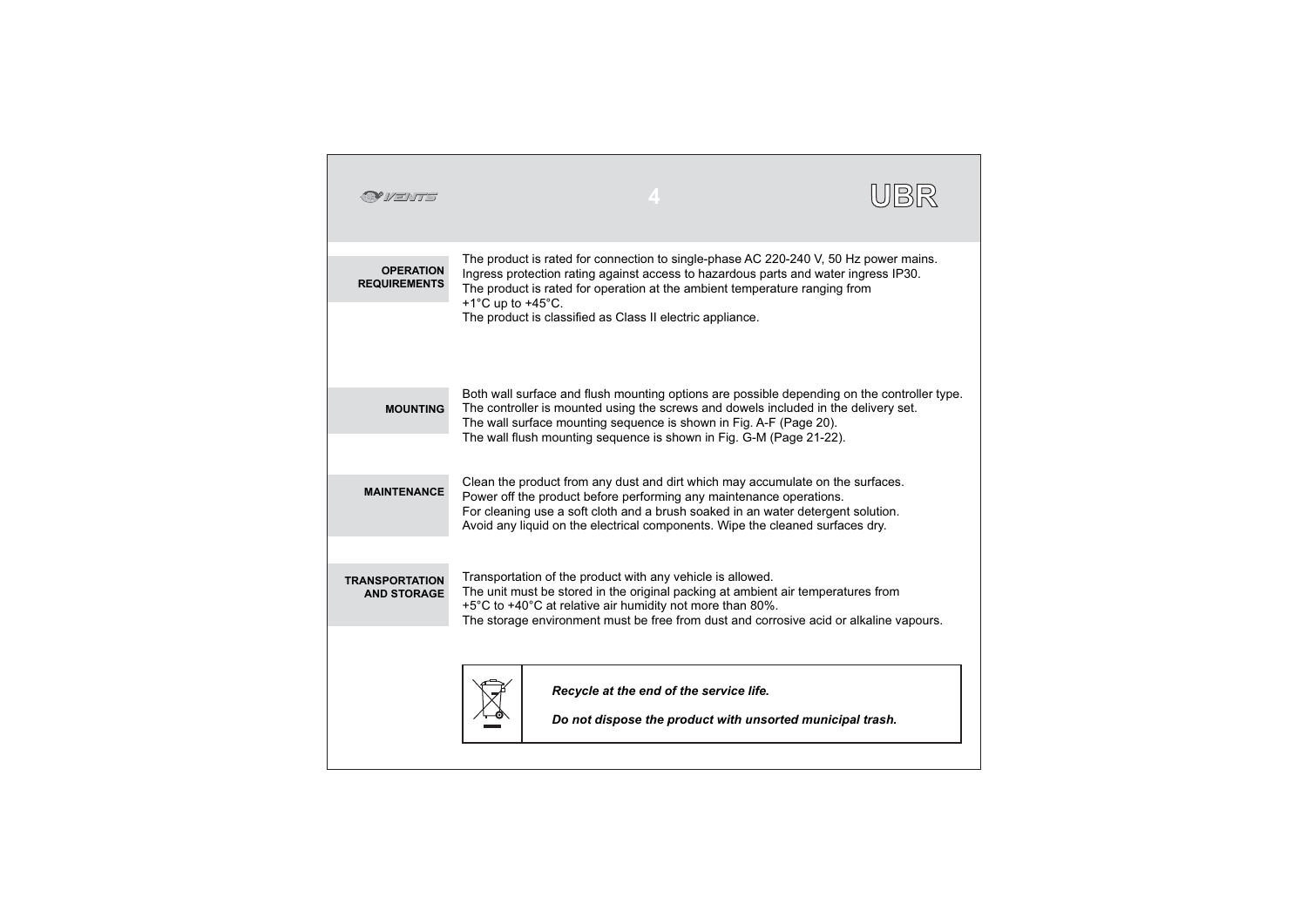|--|

RSA-0.3 autotransformer speed controller, hereinafter the controller, is designed for stepping the fan speed up or down by fluctuating the fan input voltage.

The delivery set includes:

- 1. Controller 1 item:
- 2. Self-tapping screws with dowels 2 sets;
- 3. Spare fuse 0.4 A 250 V 1 item;
- 4. User's manual;
- 5. Packing box.

| Input voltage, 50 Hz [V] | 220-240         |
|--------------------------|-----------------|
| Output voltage [V]       | 230/200/180/160 |
| Max. output power [VA]   | 60              |
| Max. load current [A]    | 0.3             |
| Dimensions [mm]          | 162x80x70       |
| Weight [g]               | 650             |

The controller front panel is shown on fig. 1. The control knob position corresponds to the fan rotation speed. The control internal design is shown on fig .2.

# **MAINTECHNICAL DATA**

**USE**

**DELIVERY SET**

**DESCRIPTIONAND DESIGN**

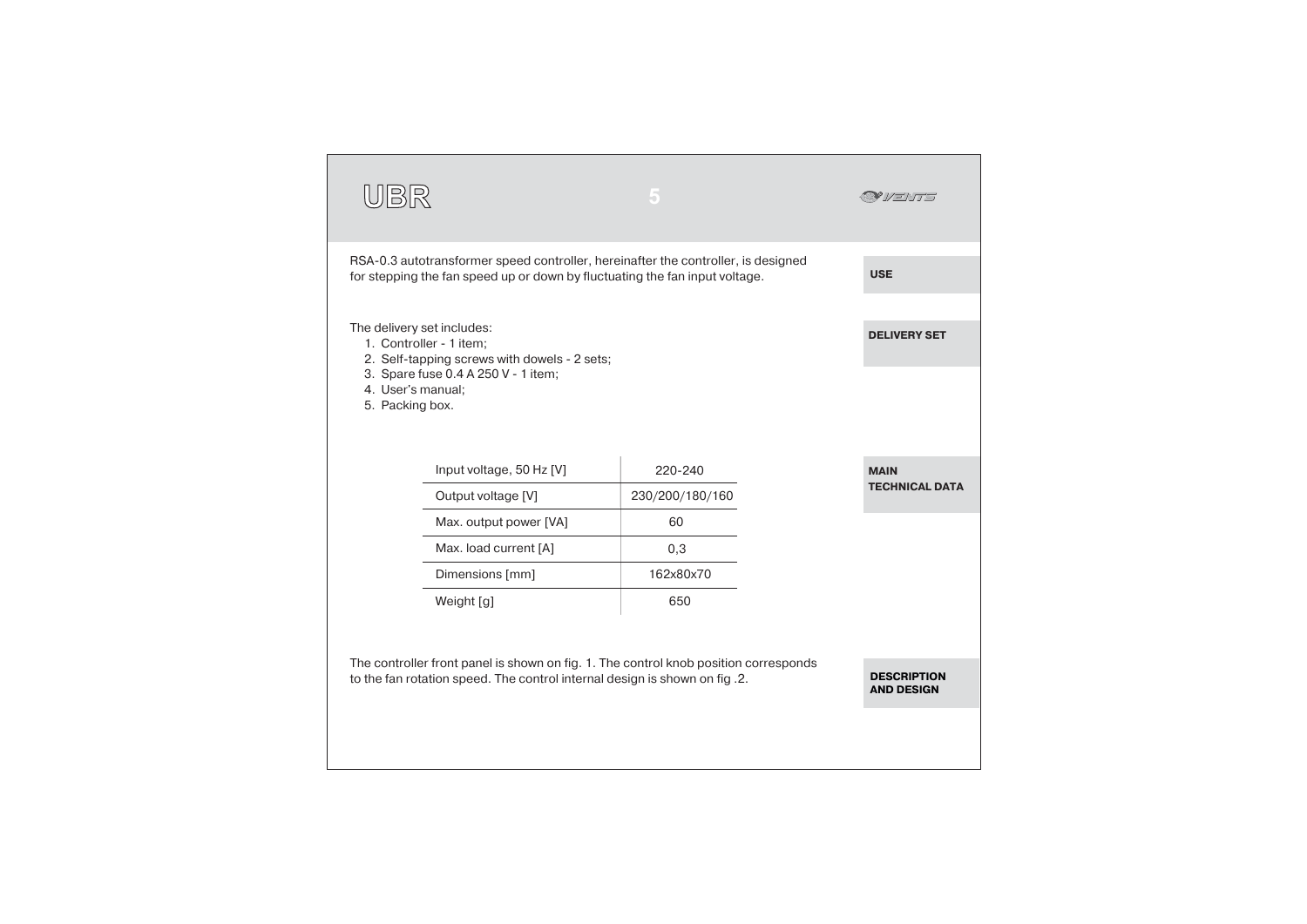



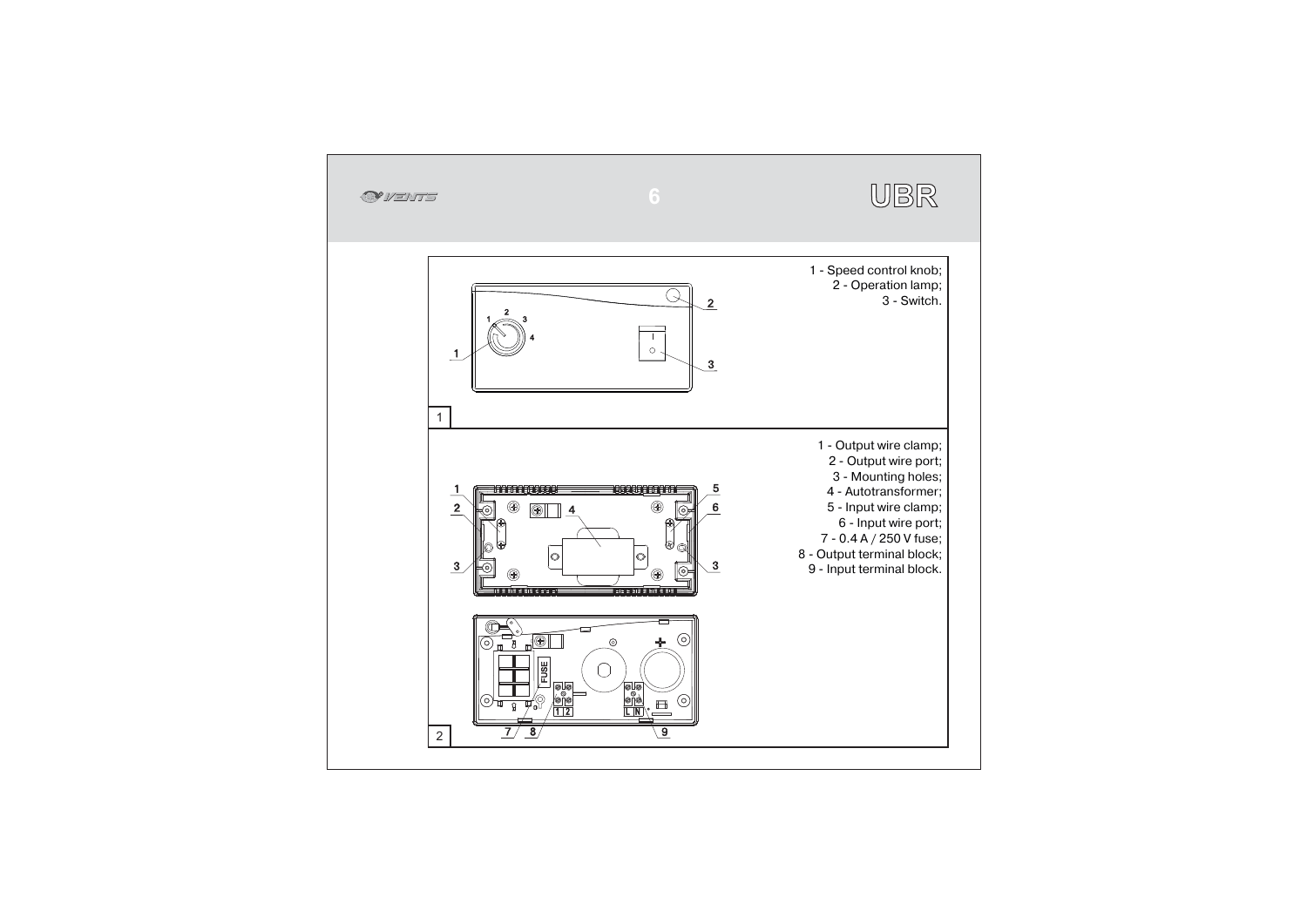3

# - Remove the decorative front panel and the base, Fig. A and B; Route the wires through the ports 2, 6 in the controller casing;

 $-$  Strip the wire ends  $7-\overline{8}$  mm long:

Connection sequence:

**UBR**

 Connect the wires to terminal blocks 8 and 9 (Fig. 2) according to the wiring connection diagram, Fig. 3;

To connect the controller to the power mains follow the wiring connection diagram, Fig. 3.

- Secure the wires with clamps 1 and 5, Fig. 2;
- Re-install the base and the decorative front panel.

LN

В

<u>L IN</u>

Ŕ

गिंग



**ILIN** 

 $S$   $S$  - controller.

| <b>FAULT</b>                      | <b>PROBABLE REASON</b>        | <b>FAULT HANDLING</b>                                                                                                     | <b>HANDLIN</b> |
|-----------------------------------|-------------------------------|---------------------------------------------------------------------------------------------------------------------------|----------------|
| The appliance fails<br>to operate | Limited or<br>no power supply | Check the appliance connection<br>(see Connection to power mains)<br>and ensure secure contact on the<br>terminal blocks. |                |
|                                   | <b>Blown fuse</b>             | Replace the fuse.                                                                                                         |                |

# **CONNECTION TOPOWER MAINS**



B - fan:



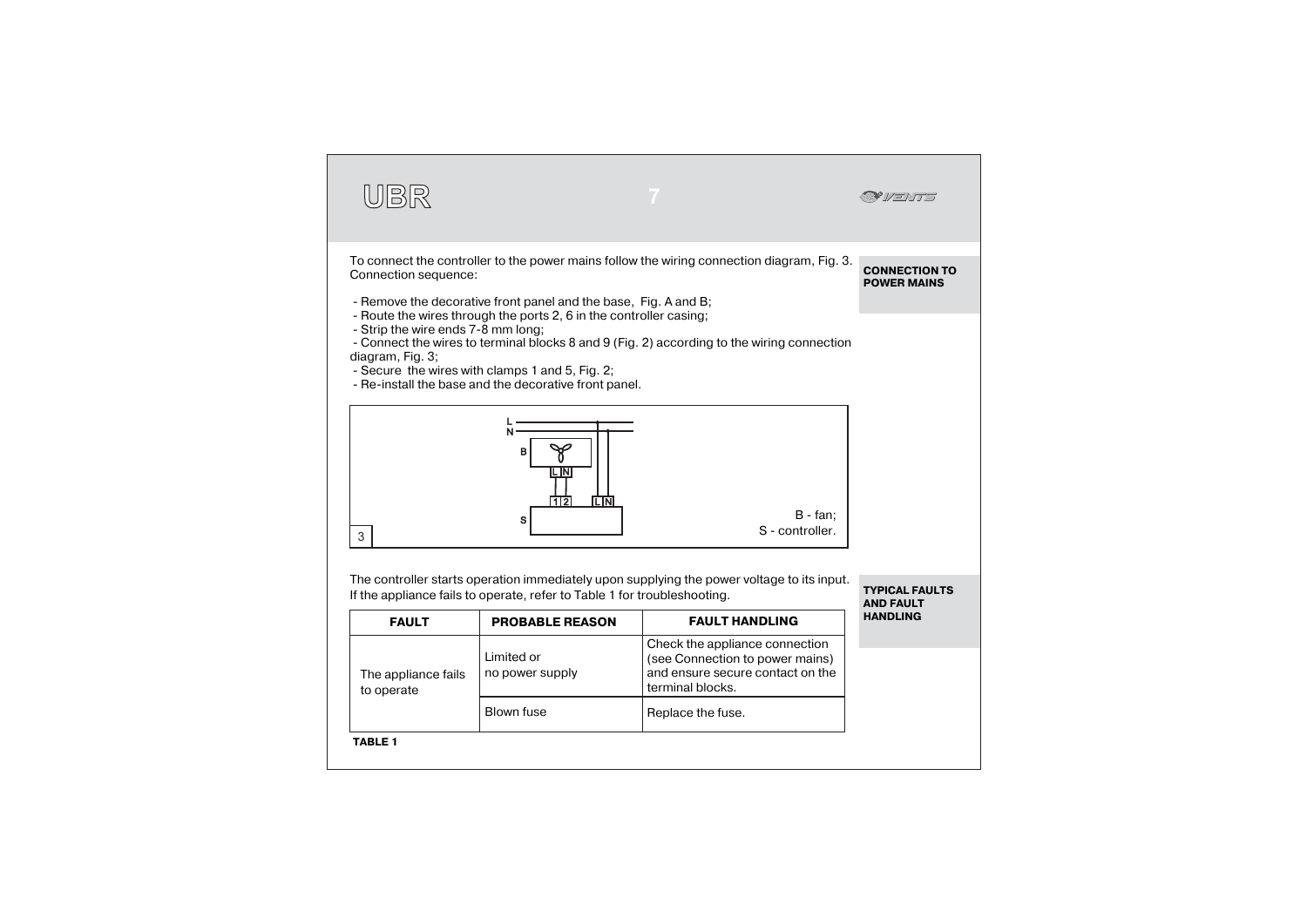



162х80х70 300

| <b>USE</b>                           | RS thyristor speed regulator (SR), hereinafter the controller, is designed for<br>continuous smooth fan speed control. |                                                                                                                                                                                                                              |              |            |                                                                                       |                                                                                                |
|--------------------------------------|------------------------------------------------------------------------------------------------------------------------|------------------------------------------------------------------------------------------------------------------------------------------------------------------------------------------------------------------------------|--------------|------------|---------------------------------------------------------------------------------------|------------------------------------------------------------------------------------------------|
| <b>DELIVERY SET</b>                  | 1. Controller<br>3. Spare fuse                                                                                         | The delivery set includes:<br>2. Self-tapping screws with dowels:<br>1.5 A (for RS-1), 2.0 A (for RS-1.5), 2.5 A (for RS-2), 3.15 A (for RS-2.5) - 1 item;<br>4. Plastic screwdriver<br>5. User's manual;<br>6. Packing box. |              |            |                                                                                       | - 1 item:<br>2 sets for wall surface mounting;<br>4 sets for wall flush mounting;<br>- 1 item: |
| <b>DESIGNATION</b><br><b>KEY</b>     |                                                                                                                        | <b>Designation key example:</b><br>RS - 1 N - speed controller with maximum current 1 A for wall surface mounting.                                                                                                           | <b>RS-XX</b> |            | Mounting option:<br>V - wall flush mounting<br>Maximum current [A]:<br>1; 1.5; 2; 2.5 | N - wall surface mounting;                                                                     |
| <b>MAIN</b><br><b>TECHNICAL DATA</b> |                                                                                                                        | Appliance type<br>Input voltage, 50 Hz [V]                                                                                                                                                                                   | $RS-1$       | $RS-1,5$   | $RS-2$<br>220-240                                                                     | $RS-2.5$                                                                                       |
|                                      |                                                                                                                        | Max. output power [VA]<br>Max. load current [A]                                                                                                                                                                              | 230<br>1     | 345<br>1,5 | 460<br>2                                                                              | 575<br>2,5                                                                                     |

Overall dimensions [mm]

Weight [g]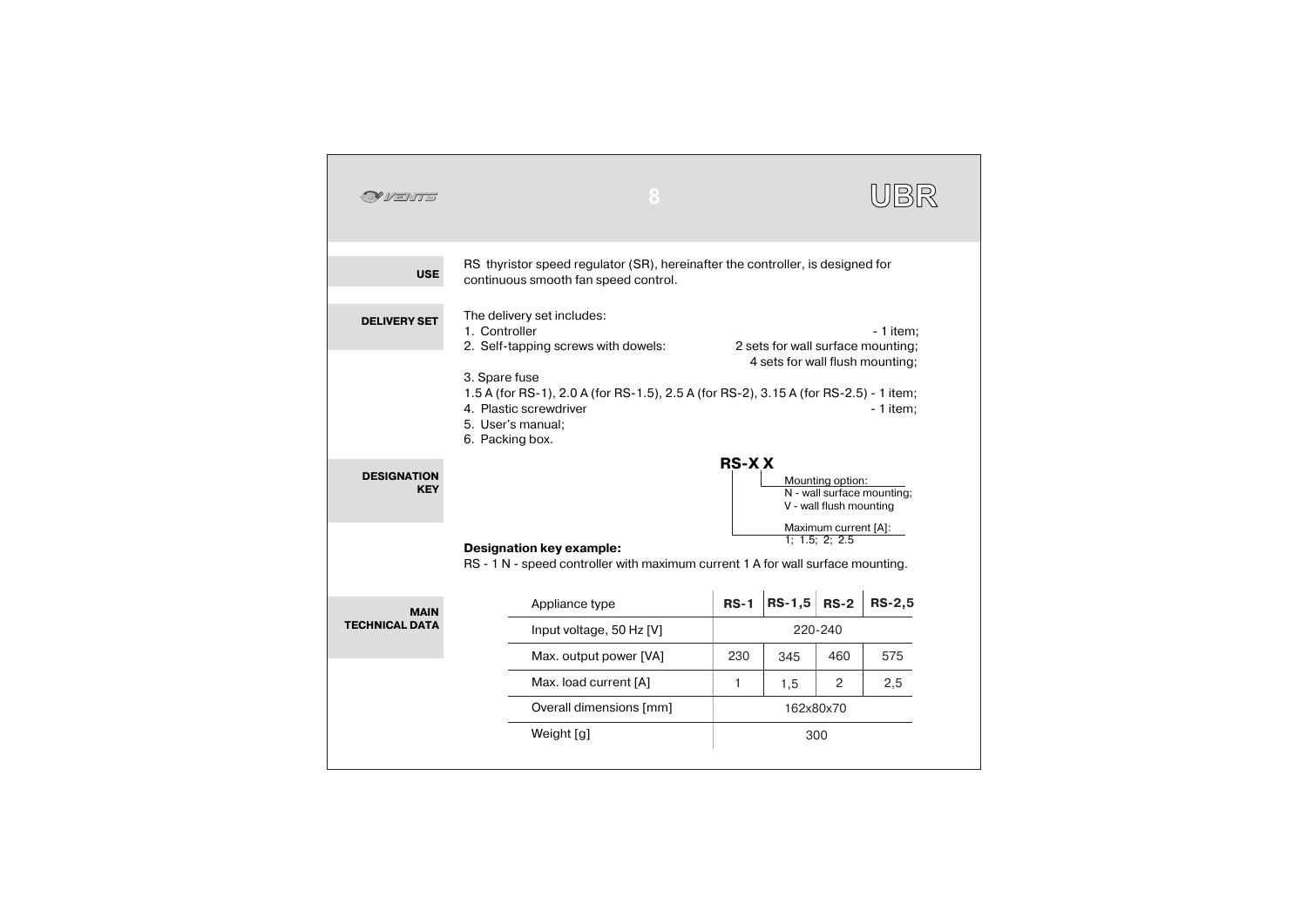

The controller front panel is shown on fig. 4. The control knob position corresponds to the fan rotation speed. The control internal design is shown on fig .5.





**9**

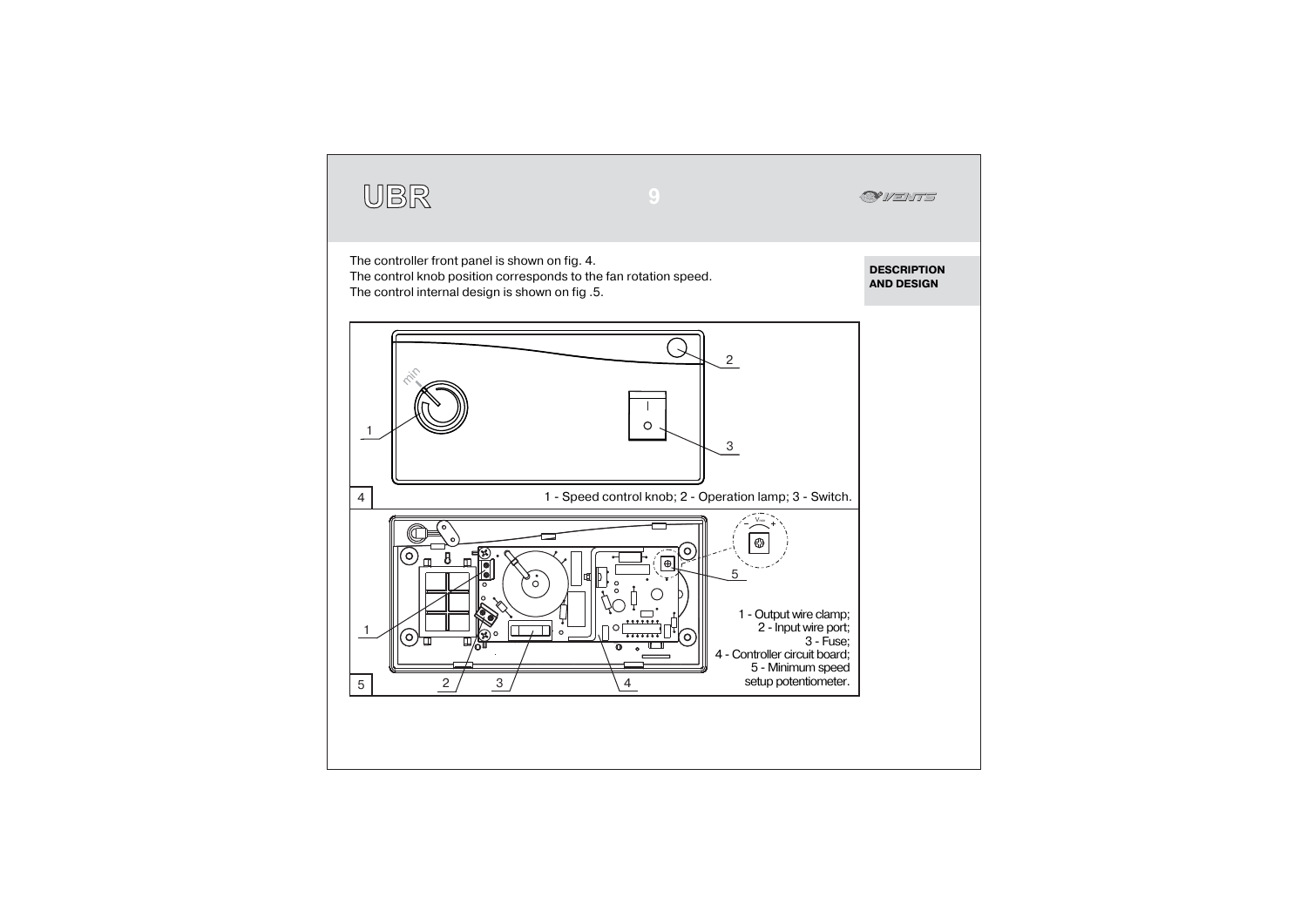



#### **CONNECTION TOPOWER MAINS**

To connect the speed controller to the power mains follow the wiring connection diagram, Fig. 6.

Connection sequence:

- Remove the decorative front panel and the base, Fig. A and B;
- Route the wires through the ports 2, 6 in the controller casing;
- Strip the wire ends 7-8 mm long;

 Connect the wires to terminal blocks 8 and 9 (Fig. 2) according to the wiring connection diagram, Fig. 3;

- Secure the wires with clamps 1 and 5, Fig. 2;
- Re-install the base and the decorative front panel.



**MINIMUMSPEED SETTING** On the initial start set up the minimum speed of the connected fan. To set the minimum rotation speed set the control knob 1, Fig. 4 on the front panel to the leftmost position and then gently rotate the control knob of potentiometer 5, Fig. 5 with the plastic screwdriver (included into the delivery) to the right or to the left until the fan starts rotating steadily.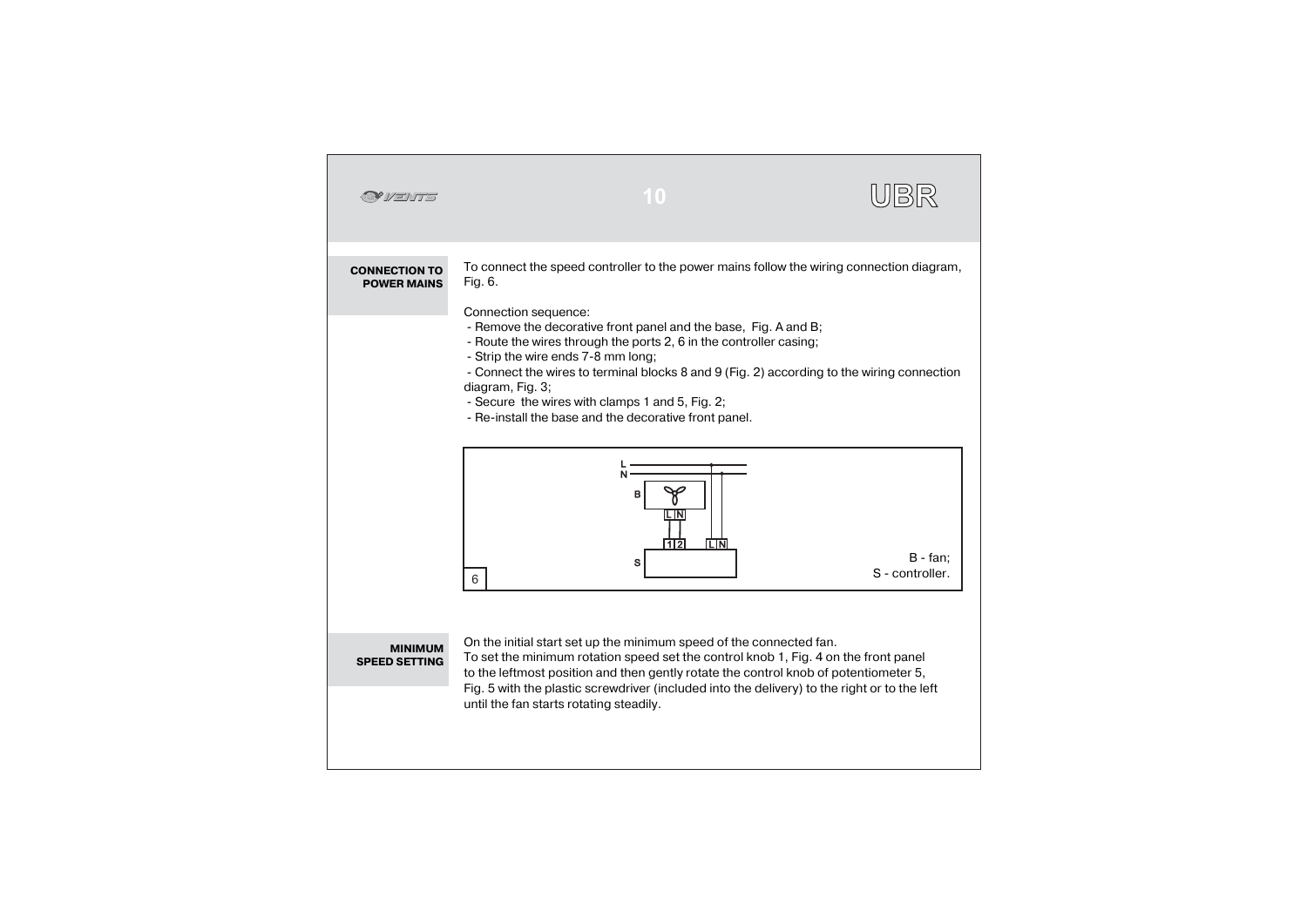|--|--|--|--|



The controller starts operation immediately upon supplying the power voltage to its input. If the appliance fails to operate, refer to Table 2 for troubleshooting.

#### **TYPICAL FAULTSAND FAULTHANDLING**

| <b>FAULT</b>                      | <b>PROBABLE REASON</b>        | <b>FAULT HANDLING</b>                                                                                                     |
|-----------------------------------|-------------------------------|---------------------------------------------------------------------------------------------------------------------------|
| The appliance fails<br>to operate | Limited or<br>no power supply | Check the appliance connection<br>(see Connection to power mains)<br>and ensure secure contact on the<br>terminal blocks. |
|                                   | Blown fuse.                   | Replace the fuse.                                                                                                         |

**TABLE 2**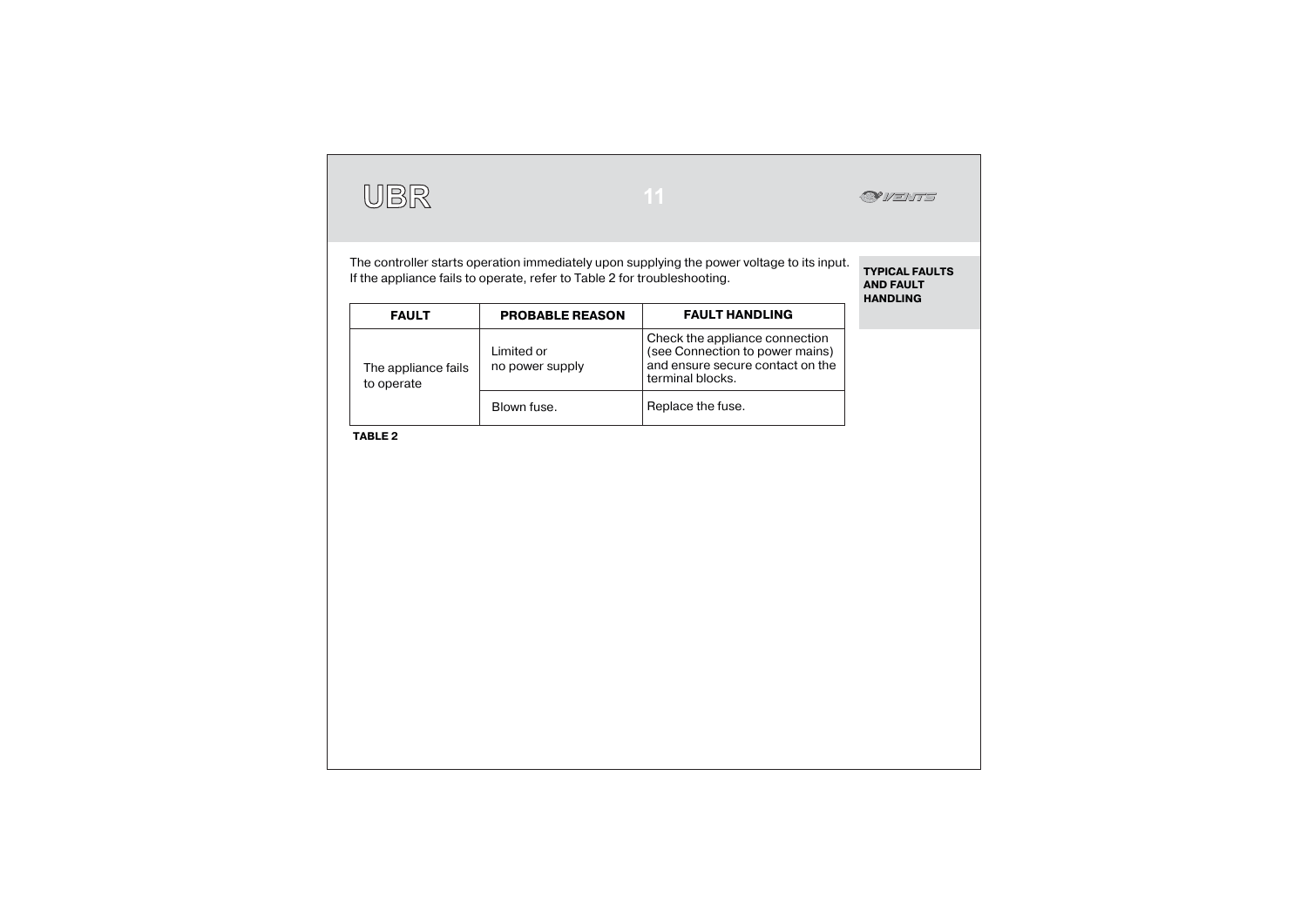

**DELIVERY SET**

**USE**



rotation speed of multi-speed fans. The delivery set includes:

- 1. Controller 1 item:
- 2. Self-tapping screws with dowels: 2 sets for wall surface mounting;
	- 4 sets for wall flush mounting;

- 3. User's manual;
- 4. Packing box.

**DESIGNATIONKEY**



The fan speed switch, hereinafter referred as the switch, is designed for control of the

| Mounting option:                      |
|---------------------------------------|
| N - wall surface mounting:            |
| V - wall flush mounting               |
| Maximum current [A]:                  |
| 5.0                                   |
| Number of selectable switch positions |
|                                       |

#### **Designation key example:**

P3-5.0 N - 3 position speed switch, maximum load current 5 A, intended for wall surface installation.

| <b>MAIN</b><br><b>TECHNICAL DATA</b> | Input voltage, 50 Hz [V] |                         | 220-240   |
|--------------------------------------|--------------------------|-------------------------|-----------|
|                                      |                          | Max. output power [VA]  | 1000      |
|                                      |                          | Max. load current [A]   | 5,0       |
|                                      |                          | Overall dimensions [mm] | 162x80x70 |
|                                      |                          | Weight [g]              | 250       |
|                                      |                          |                         |           |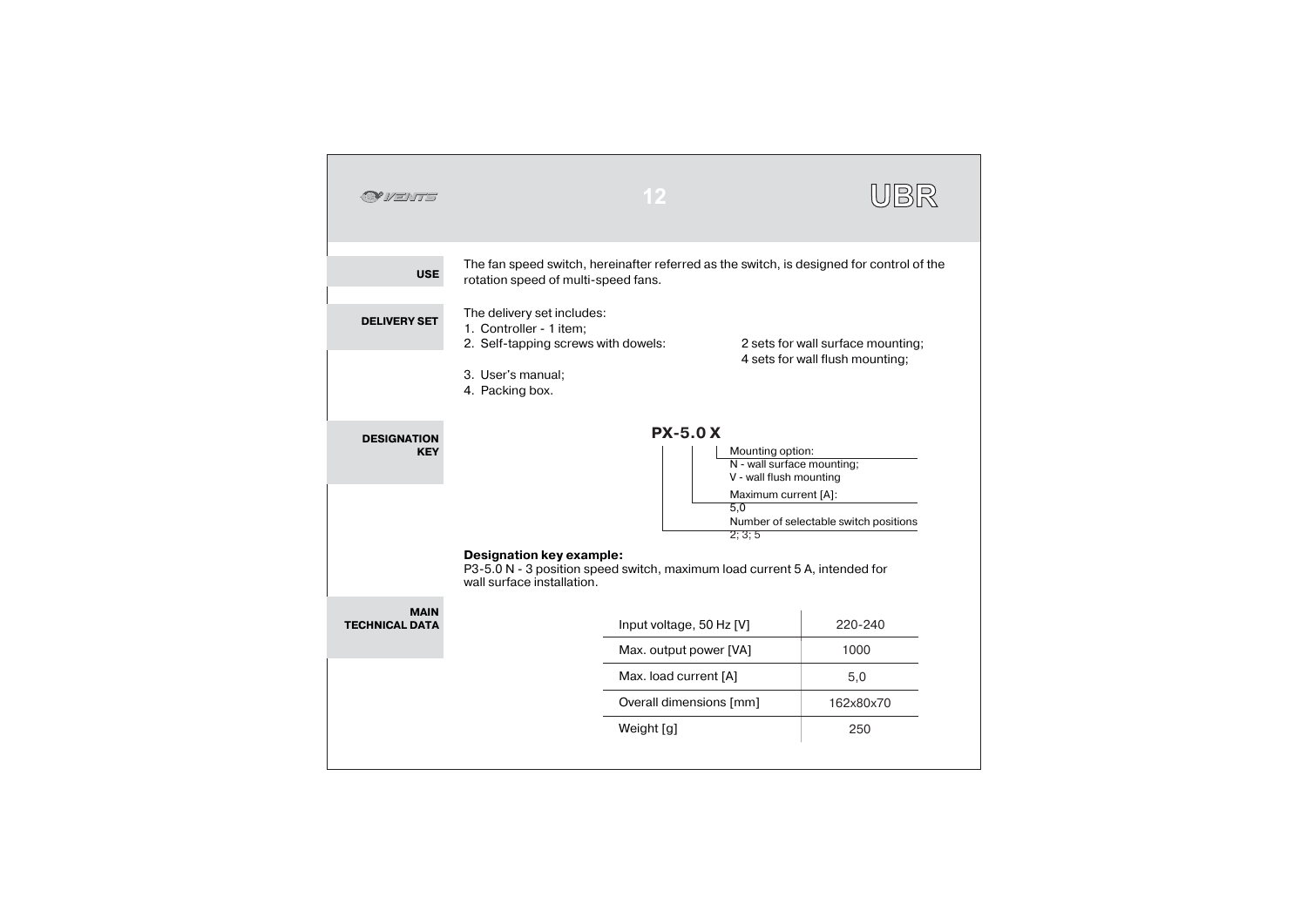



The switch front panel is shown on Fig. 7.

The switch knob position corresponds to the fan rotation speed. The switch internal design is shown on Fig. 8.



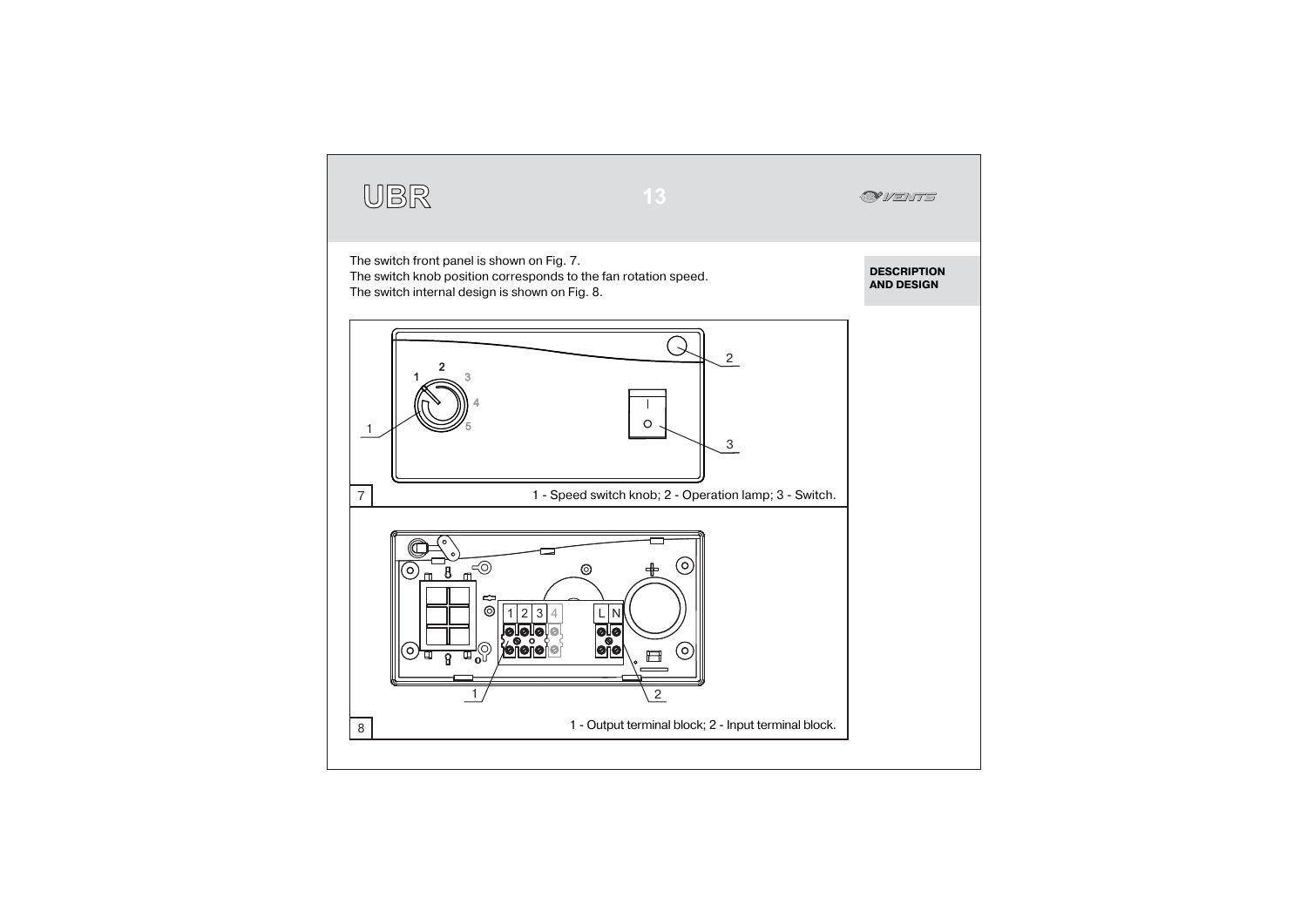#### **TYPICAL FAULTSAND FAULTHANDLING**



**FAULT HANDLING**

terminal blocks.

Check the appliance connection (see Connection to power mains) and ensure secure contact on the

The appliance fails to operate



Connection sequence:

- Remove the decorative front panel and the base, Fig. A and B;
- Route the wires through the ports in the speed switch casing;
- Strip the wire ends 7-8 mm long;
- Connect the wires to terminal blocks according to the wiring connection diagram, Fig. 9;
- Re-install the base and the decorative front panel.

**FAULT PROBABLE REASON**

Limited orno power supply

F the appliance fails to operate, refer to Table 3 for troubleshooting.



The switch starts operation immediately upon supplying the power voltage to its input.



**POWER MAINS**

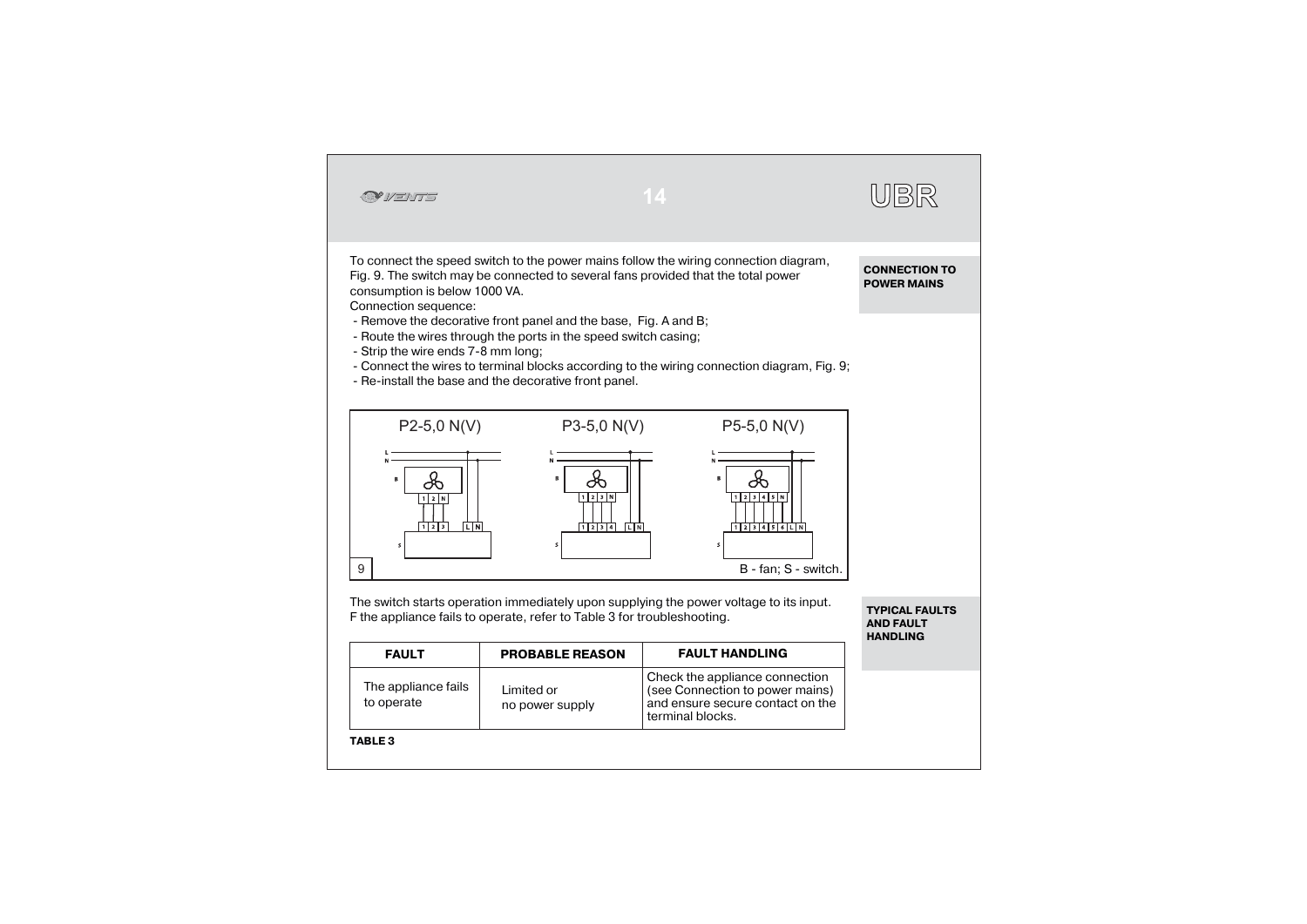

The timer in the versatile casing is designed for the fan control depending on humidity and light conditions, actuation of the external switch or motion registration.

The delivery set includes:

- 1. Controller 1 item;
- 2. Self-tapping screws with dowels: 2 sets for wall surface mounting;
	- 4 sets for wall flush mounting;
- 3. User's manual;
- 4. Packing box.



# **Designation key example:**

TH-1.5-H - timer with humidity sensor, maximum current load 1.5 for wall surface mounting.



**USE**

**DELIVERY SET**

**DESIGNATIONKEY**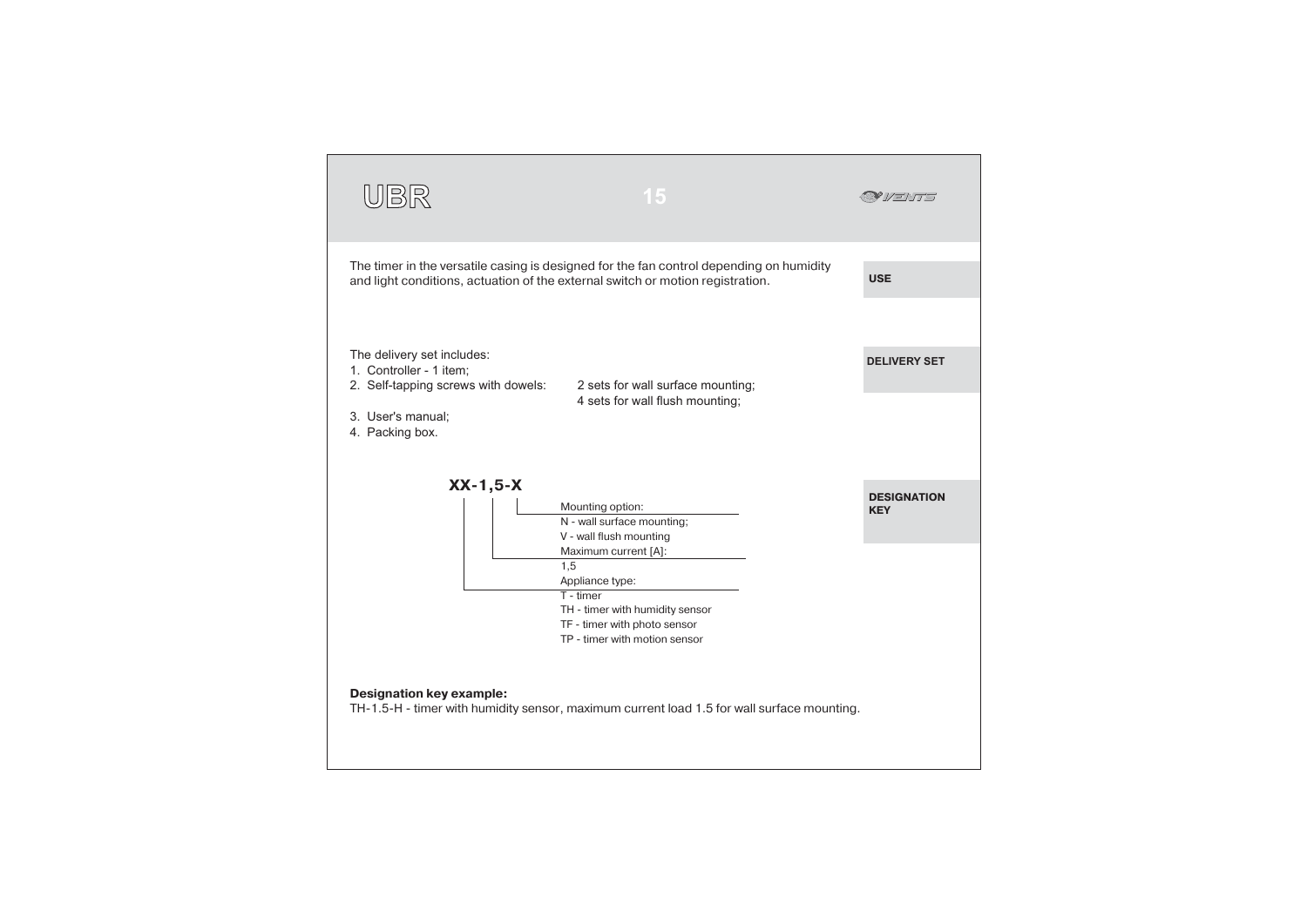

**TECHNICAL D** 



| MAIN<br>DATA | Input voltage, 50 Hz [V] | 220-240   |
|--------------|--------------------------|-----------|
|              | Max. output power [VA]   | 330       |
|              | Max. load current [A]    | 1,5       |
|              | Overall dimensions [mm]  | 162x80x70 |
|              | Weight [g]               | 400       |
|              |                          |           |

The control unit front panel is shown in Fig. 10.

**DESCRIPTIONAND DESIGN**

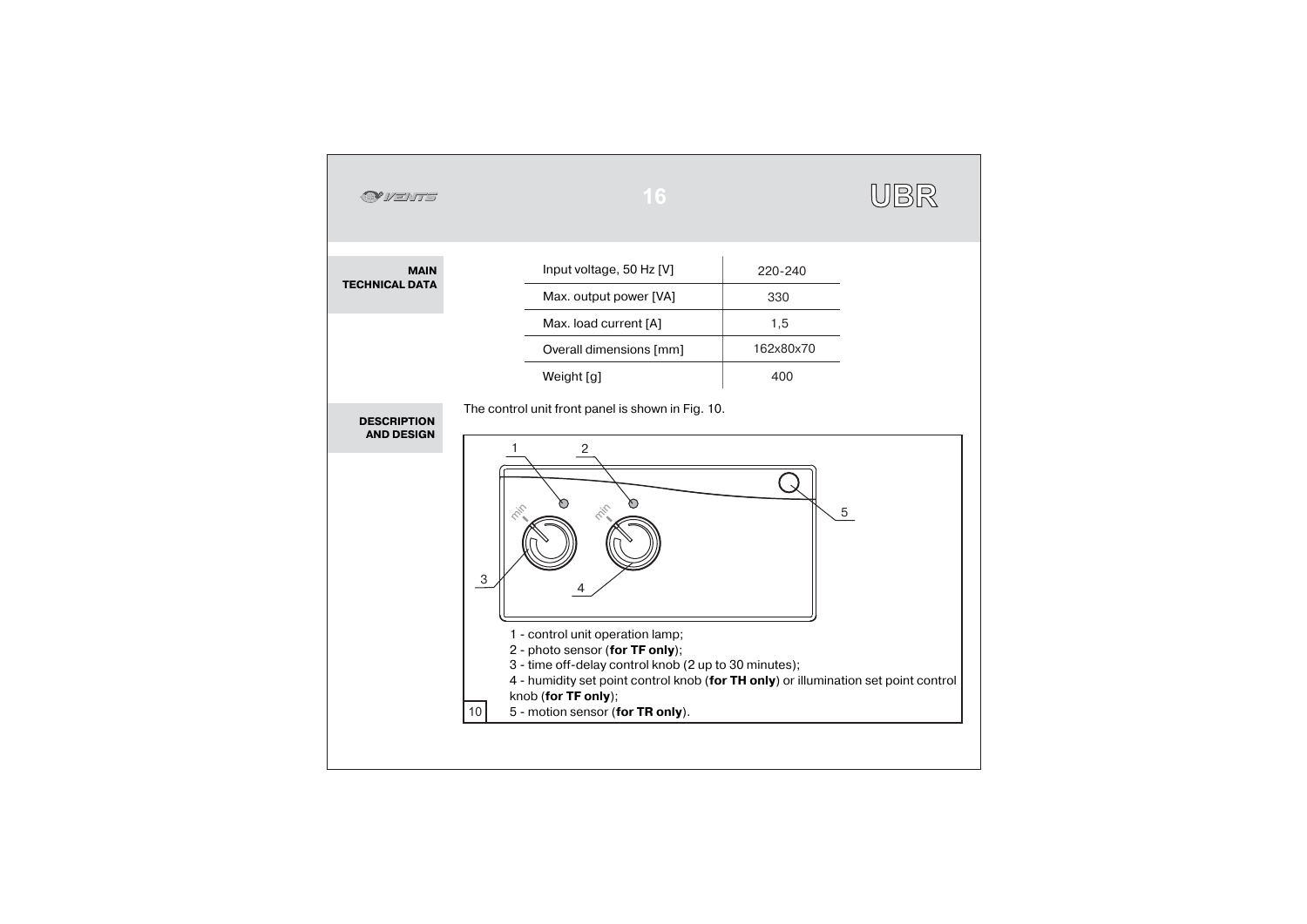



#### **The timer is available in four modifications:**

# **Timer (T)**

The control unit supplies voltage to the connected fan after the external switch, e.g. the light switch, supplies control signal to the input terminal LT. After the control voltage is off, the control unit continues to supply power to the fan within the time period set by the timer  $(2 \dots 30 \text{ min})$ .

# **Timer with humidity sensor (TH)**

The control unit supplies voltage to the connected fan after the external switch, e.g. the light switch, supplies control signal to the input terminal LT or if the indoor humidity exceeds the set point (60% ... 90%). After the control voltage is off or after the humidity falls below the set point, the control unit continues to supply power to the fan within the time period set by the timer  $(2...30$  min).

# **Timer with photo sensor (TF)**

The control unit supplies voltage to the connected fan after the external switch, e.g. the light switch, supplies control signal to the input terminal LT or if the lighting intensity exceeds the set point. After the control voltage is off or after the lighting intensity falls below the set point, the control unit continues to supply power to the fan within the time period set by the timer  $(2 \dots 30 \text{ min})$ .

# **Timer with motion sensor (TP)**

The control unit supplies voltage to the connected fan after the external switch, e.g. the light switch, supplies control signal to the input terminal LT or in case of motion detection at a distance from 1 to 4 m and the horizontal viewing angle of 100°. After the control voltage is off or after no more motion is detected, the control unit continues to supply power to the fan within the time period set by the timer  $(2 \dots 30 \text{ min}).$ 

The off-delay time, humidity and lighting set point are regulated with the control knobs on the front panel.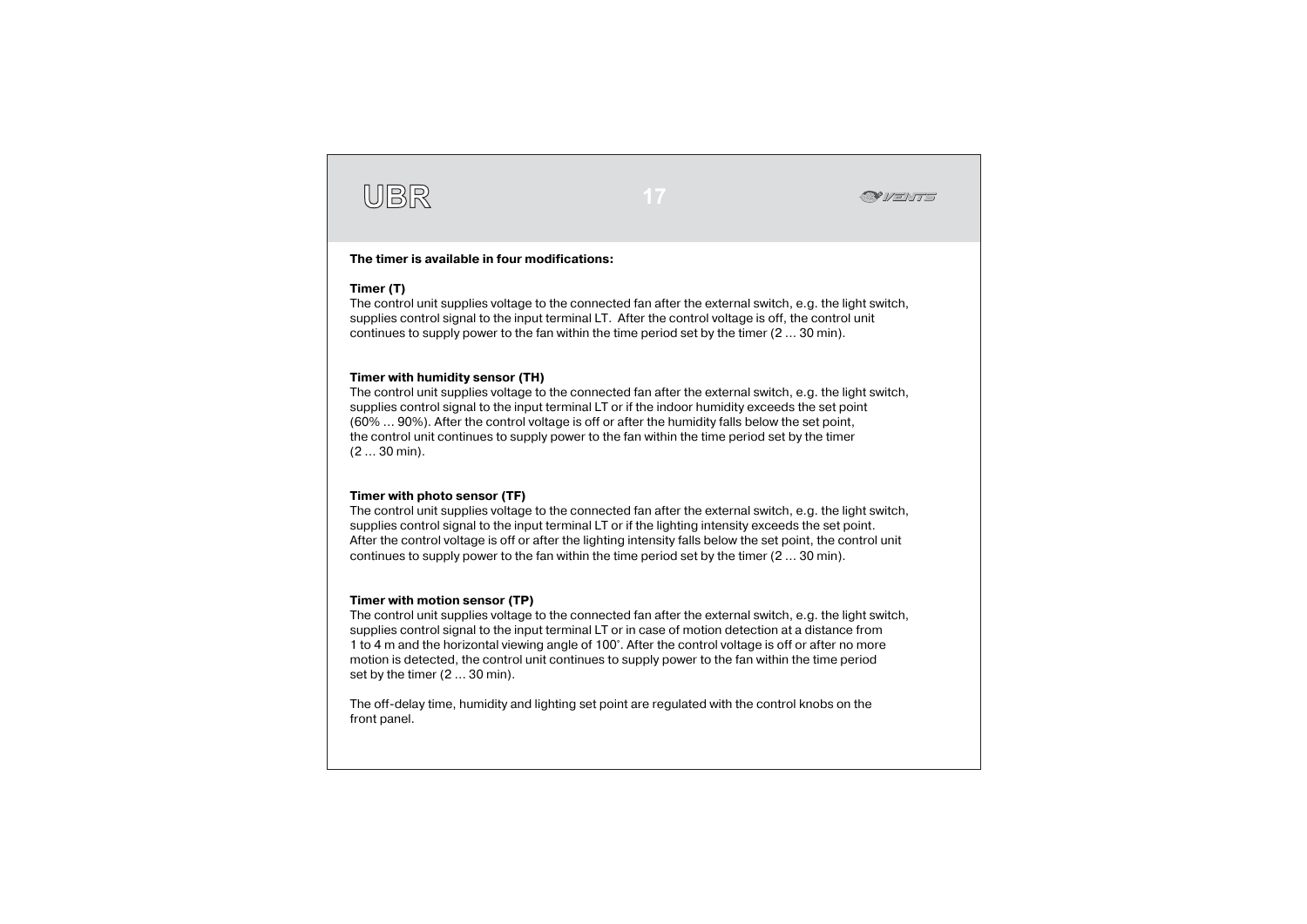



#### **OPERATIONMODES ANDINDICATION**

The control unit has three operation modes:

1. **Standby mode** - the control unit operation mode in case of no signals from the sensor or the external swath.

The fan is off. The operation lamp blinks once in 5 seconds.

2. **Active mode** - the operation mode is activated by the motion sensor, external swath closing, exceeding humidity or illumination set point. The fan operates. The operating lamp has permanent glow.

3. **Timer operation** - the control unit operation mode that is activated in case of no motion detection, external switch opening, humidity or illumination decrease below the set point. The runout time is individually adjustable. The fan runs. The operating lamp blinks once in 1 second.

The control unit has the connected load monitoring function: 1. In case of the regular current load up to 1.5 A the operating lamp is green.

2. In case of the load current from 1.5 A up to 1.9 A the operating lamp is red. This current load leads to heavy duty operation conditions. The control unit operates at increased load which may result decreased service life of the appliance. It is recommended to reduce the connected load below 1.5 A.

3. In case of the load current above 1.9 A the operating lamp blinks red 5 times in second. That is an emergency operation mode. The load is disconnected automatically. To revert to the standard operation mode disconnect the control unit from power mains at least for 10 seconds and connect the fan with the current consumption below 1.5 A.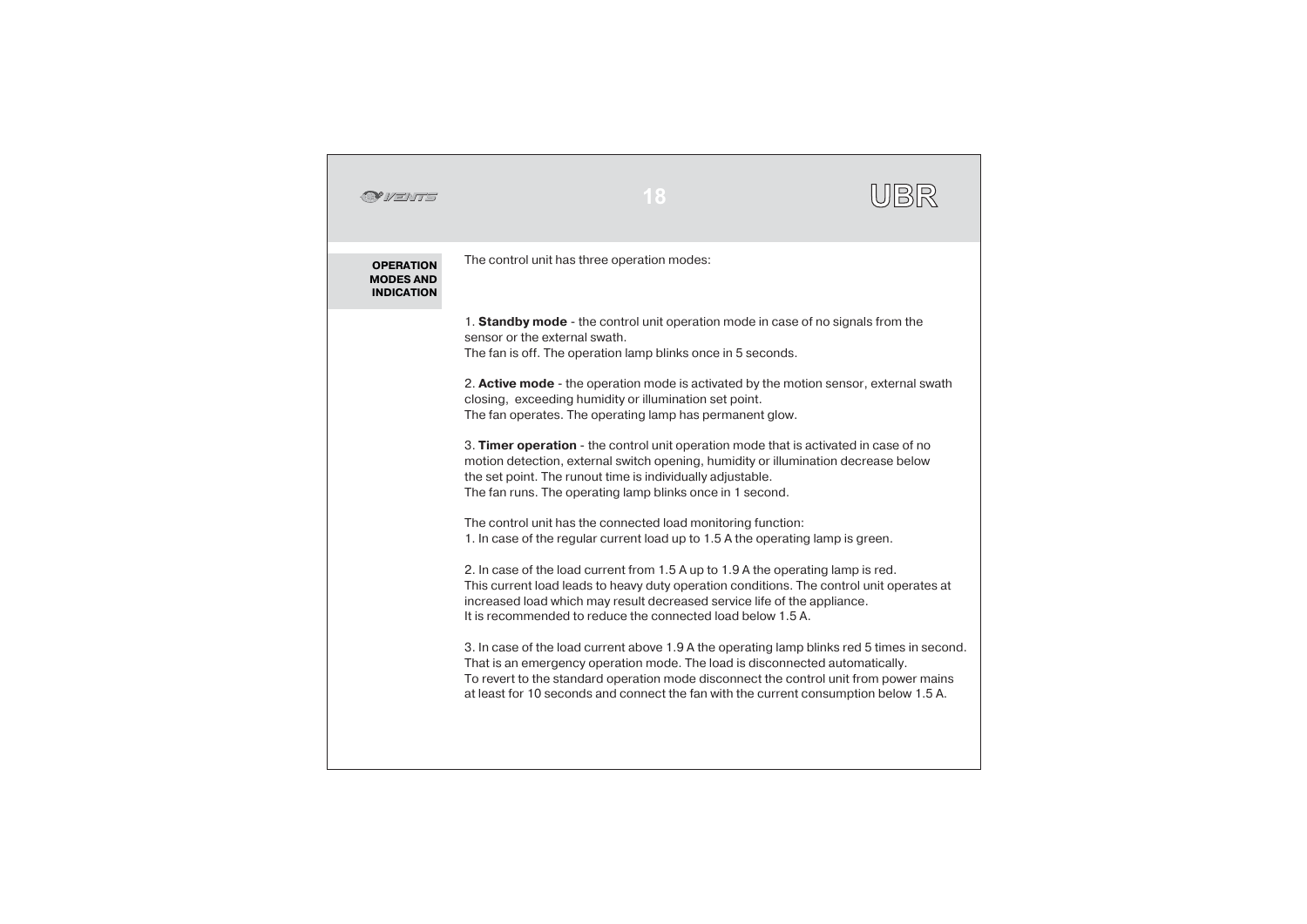12

11

1

2

#### To connect the speed switch to the power mains follow the wiring connection diagram, Fig. 12.

Connection sequence:

**UBR**

- Remove the decorative front panel and the base, Fig. A and B;
- Route the wires through the ports in the control unit casing;
- Strip the wire ends 7-8 mm long:

NL~220-240V

Fan

௸  $\circledcirc$  $\overline{\circ}$ 

- Connect the wires to terminal blocks 1, 2, Fig. 11 according to the wiring connection diagram, Fig. 12;
- Re-install the base and the decorative front panel.



T-1,5 TH-1,5 TF-1,5 TP-1,5 3

M1M2

NL

ø ø

 $\overline{\circ}$ 

 $\overline{\mathcal{O}}$ 

sे──<del>r </del>⊘∣∟т

| <b>FAULT</b>                      | <b>PROBABLE REASON</b>        | <b>FAULT HANDLING</b>                                                                                                     |
|-----------------------------------|-------------------------------|---------------------------------------------------------------------------------------------------------------------------|
| The appliance fails<br>to operate | Limited or<br>no power supply | Check the appliance connection<br>(see Connection to power mains)<br>and ensure secure contact on the<br>terminal blocks. |

 $\mathcal{V}/\mathcal{V}/\mathcal{V}$ 



**TYPICAL FAULTSAND FAULTHANDLING**

S - external switch.

1 - Input terminal block: 2 - Output terminal block; 3 - timer circuit board:

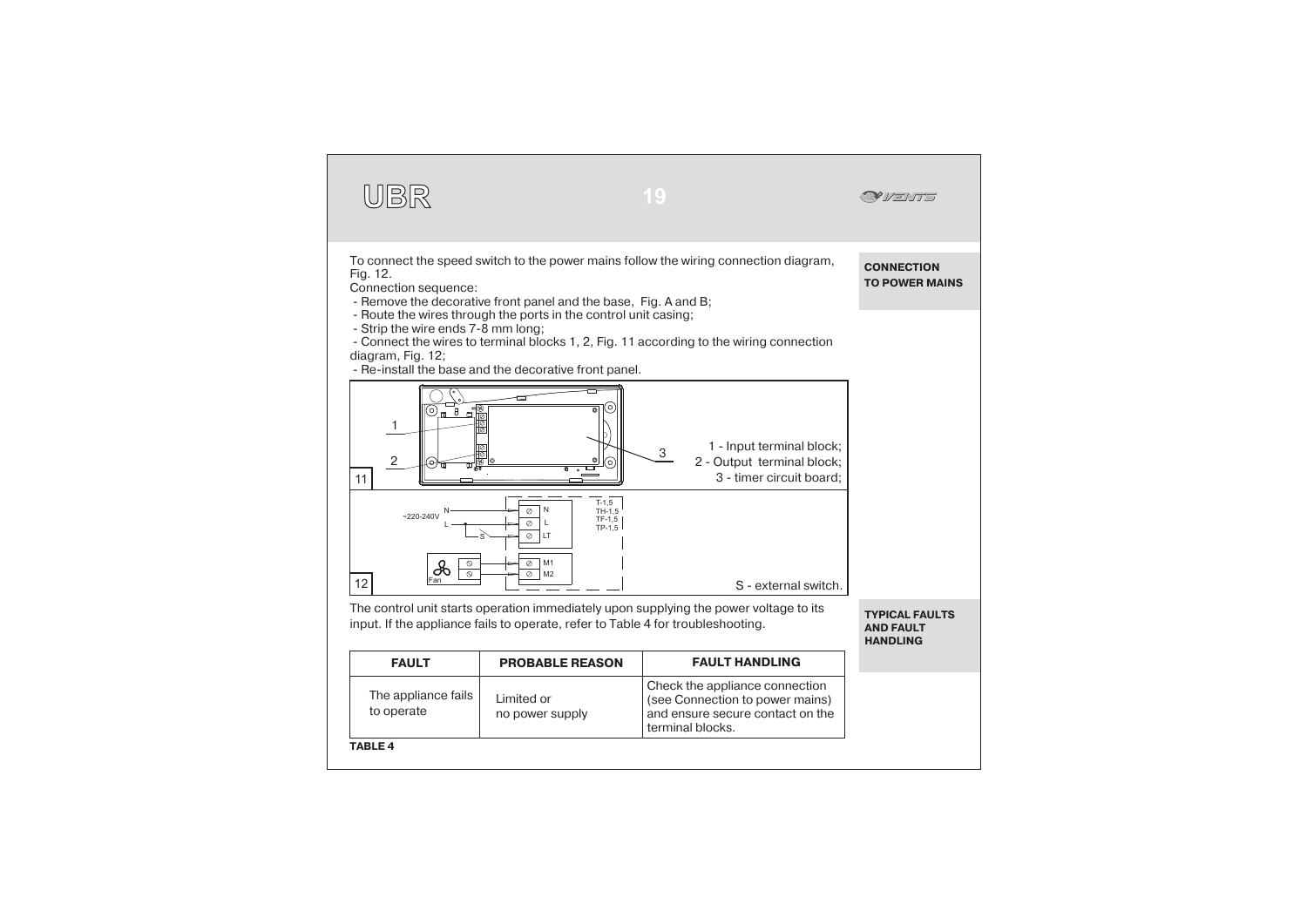



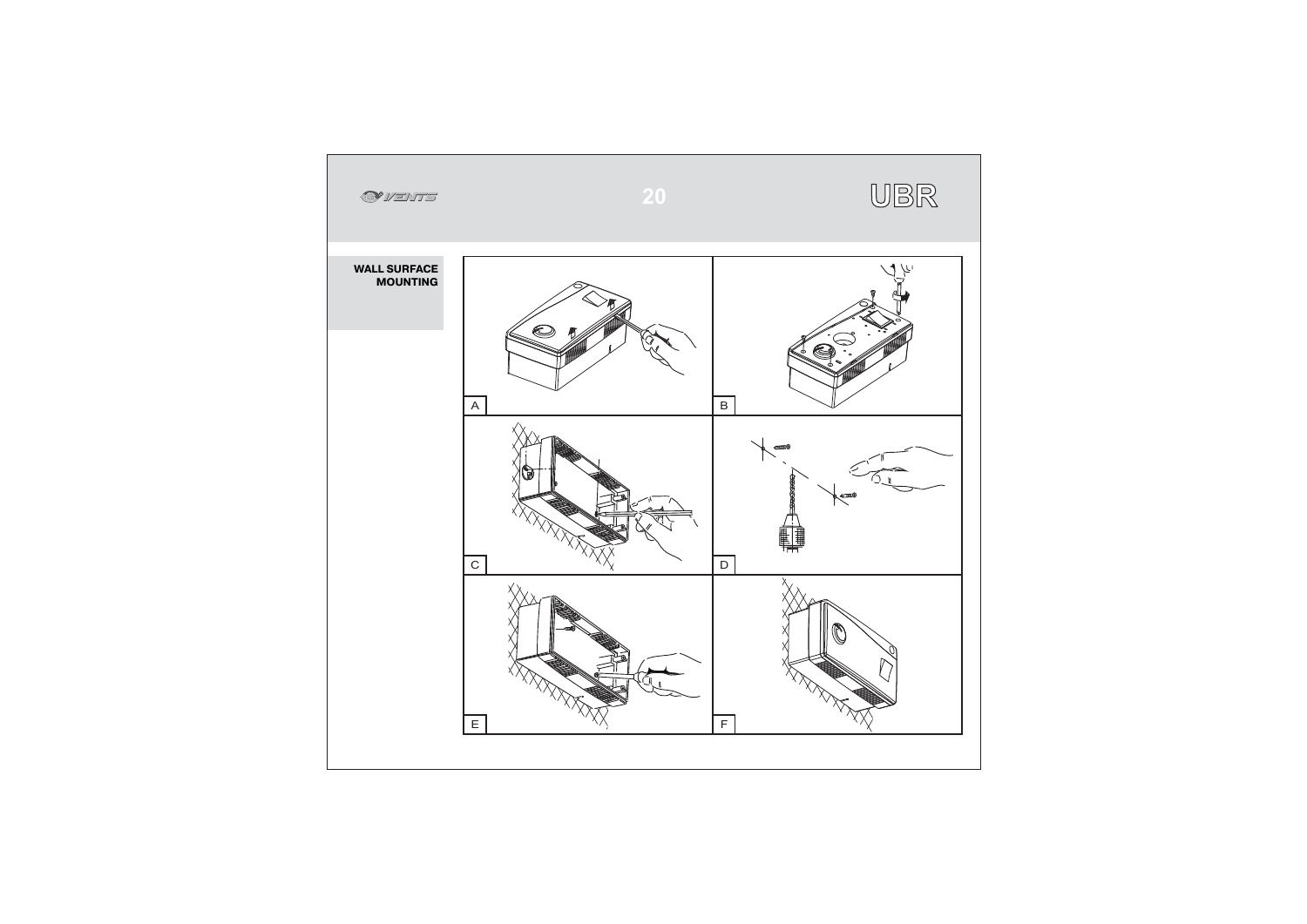



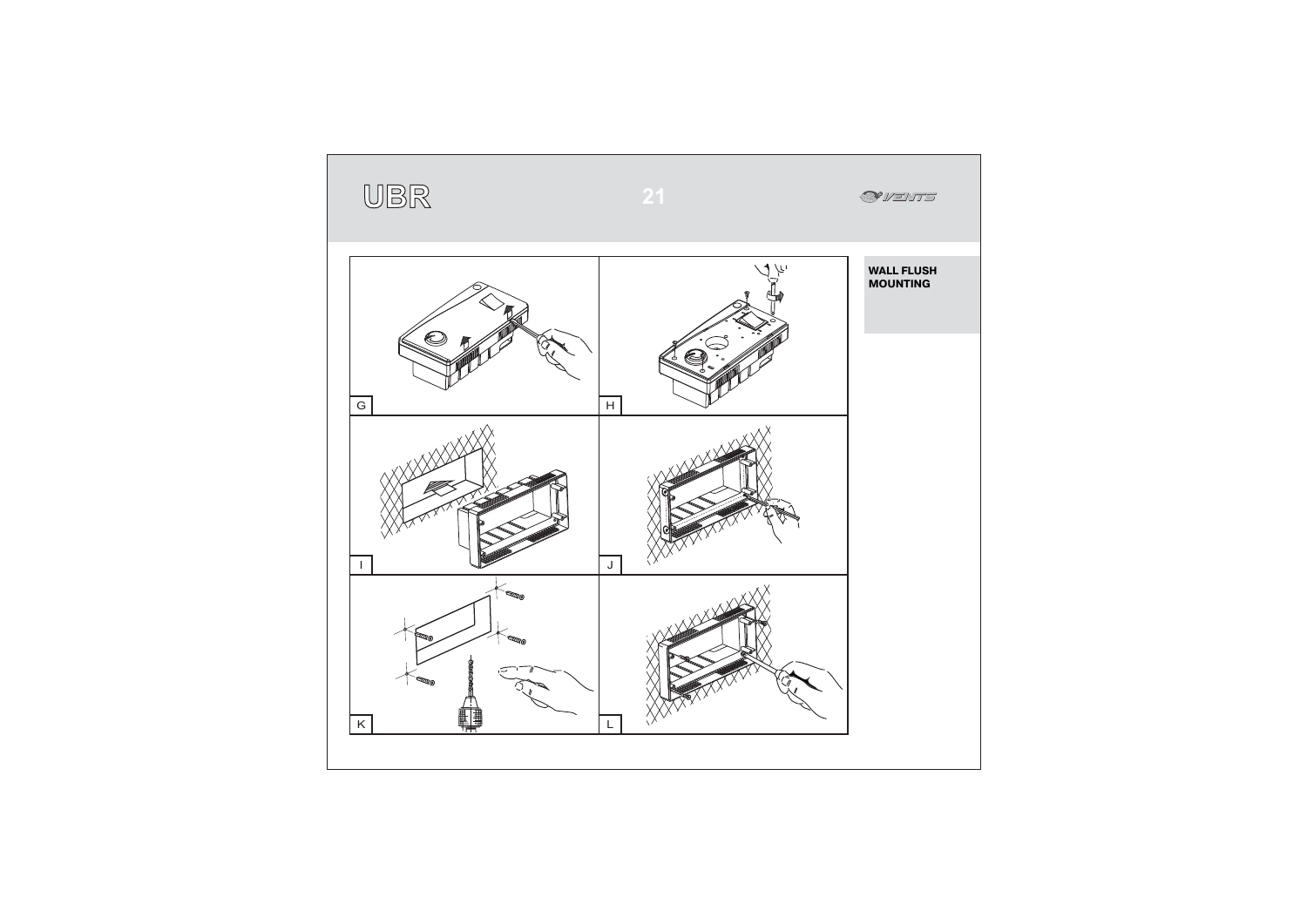





#### **MANUFACTURER'SWARRANTY**

The fan is manufactured at the factory of "Ventilation systems" PrJSC (hereinafter referred to as the Manufacturer).

By purchasing this product the customer confirms to have read and agreed to the terms, rules and requirements related to operation, storage, transportation, mounting, adjustment, connection, maintenance and repair as well as warranty obligations with respect to this product as set forth in the manufacturer's accompanying documentation to the product. The manufacturing company sets forth the warranty period (service life) of the product as 12 months following the sale date via retail network subject to the customer's ensuring compliance with the rules of transportation, storage, mounting and operation of the product.

In case of any malfunction of the product through the fault of the Manufacturing company within the warranty period (service life), the customer shall have the right to elimination of the manufacturing defects by means of warranty servicing performed free of charge. The warranty servicing implies performance of activities related to elimination of defects in the product aimed to provide intended use of the product by the customer. The defects are eliminated either by replacing or repairing such a product or a part (component) thereof.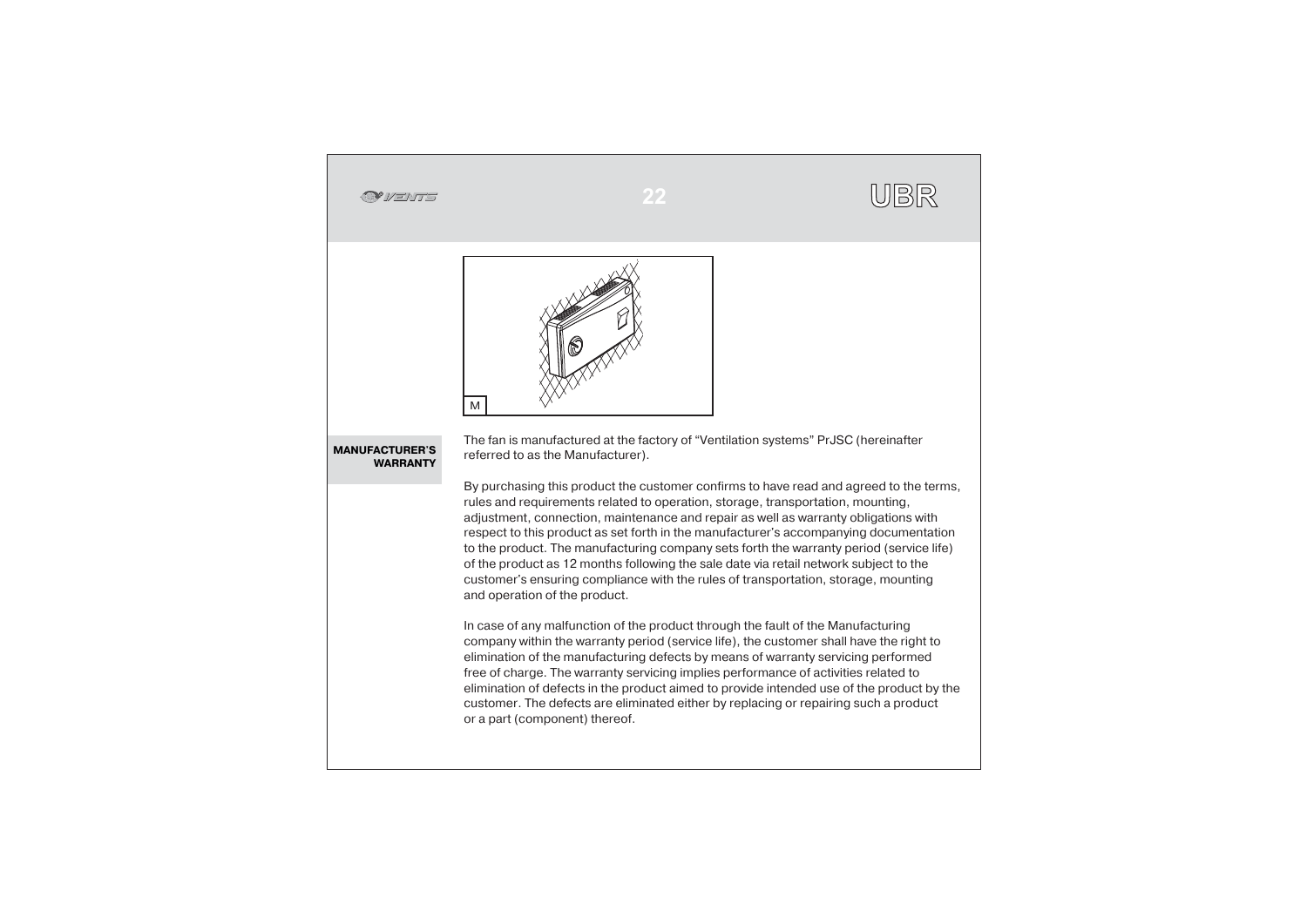



**NOTE: with the purpose of performing warranty servicing you please produce User Manual or other relevant substituting document and the payment document as an evidence of the purchase with indication of the sale date. The product model shall comply with that one specified in the User Manual or other relevant substituting document.**

With the purpose of performing warranty servicing please contact the trade company where you purchased the product. If warranty servicing on the spot proves impossible, you will be provided with the necessary information regarding rendering of this service.

# **Manufacturer's warranty shall not apply in the following cases:**

in case the customer fails to provide the product in complete according to the package contents specified in the User Manual or other relevant substituting document, including any components disassembled by the customer;

in case of incompliance of the model or marking of the product with data specified on the product packaging and in the User Manual or other relevant substituting document;

in case of non-timely technical maintenance of the product by the customer

(dust, mud, oil condensate, foreign particles);

in case of causing external damage to the product by the customer ('damage' shall not apply to external changes of the product required for the product mounting);

in case of altering the product design or further reworking of the product;

in case of replacing and using parts, units and components of the product not prescribed by the manufacturing company;

in case of other use of the product other than intended use;

in case of the customer's violating product operation rules;

in case of connecting the product to electric mains of voltage exceeding voltage value specified in the user's manual;

in case of step voltage that resulted in the product failure;

in case of the customer's performing unauthorised repair of the product;

in case of performing repair of the product by third persons unauthorized by the manufacturing company;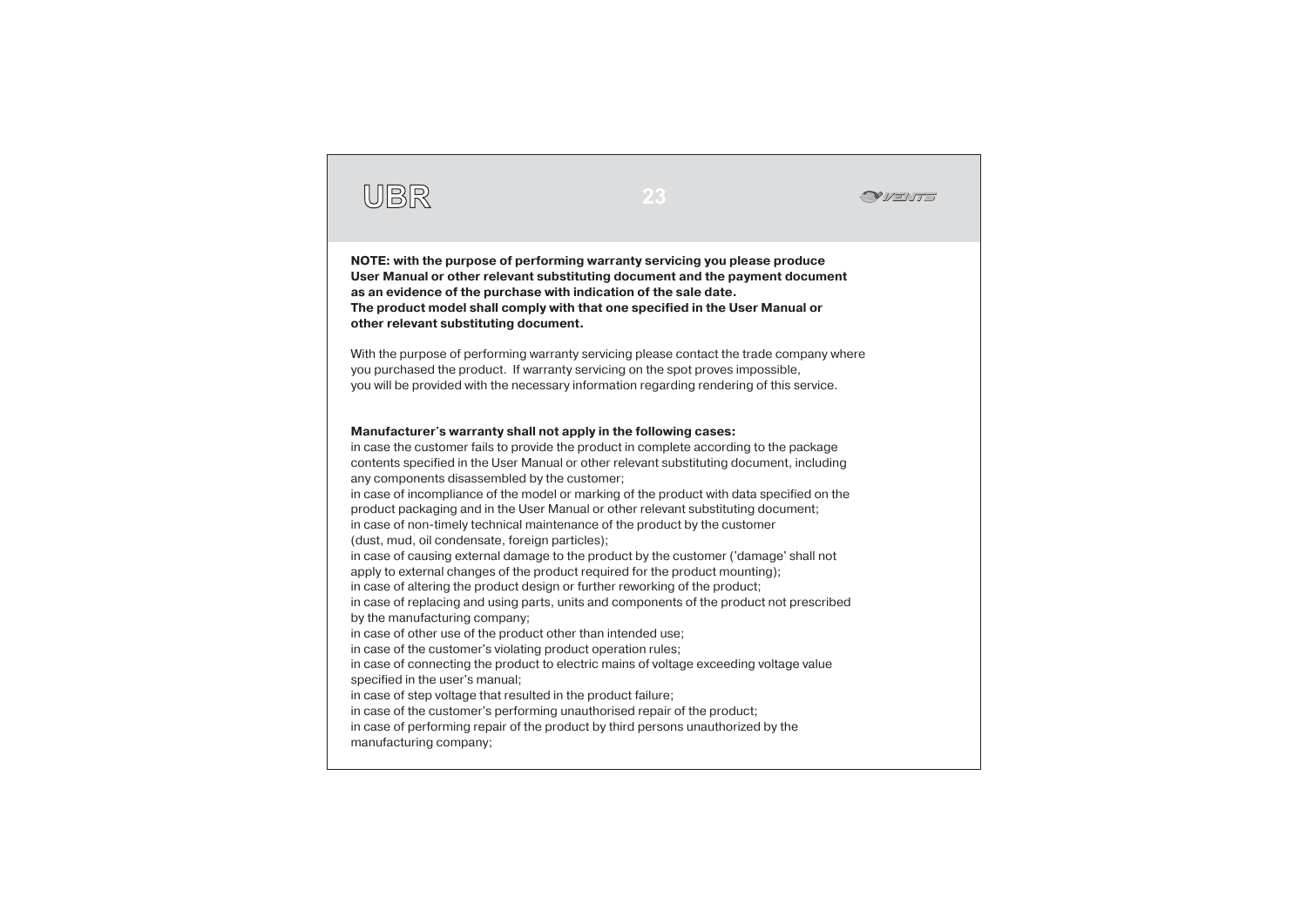



in case of warranty period (service life) expiry;

in case of the customer's violating transportation rules assuring prevention of damaging and/or destruction of the product;

in case of the customer's violating product storage rules;

in case of performing unlawful actions by third persons with respect to the product; in case of force majeure (fire, flood, earthquake, war, hostilities of any kind, blockade); in case of absent seals, provided such seals are prescribed by the User Manual or other relevant substituting document;

in case of unavailable warranty card;

in case of unavailable payment document to confirm the purchase with indication of the sale date.

The manufacturing company shall be responsible for defects arising through its fault prior to the moment of transferring the product to the ownership of the customer.

The manufacturing company shall not be responsible for defects arising after transferring the product to the customer and caused by the customer's violating the rules of transportation, storage, assembly and operation of the product, or by actions of third persons, an accident or force majeure circumstances.

The manufacturing company shall not be responsible for damage to health and property of the customer caused by the customer's violating the User Manual or other relevant substituting document; other use of the product by the customer other than its intended use, or by failure of the customer to comply with warnings and other information on the product specified in the User Manual or other relevant substituting document, or by the customer's violating the rules of transportation, storage, mounting, maintenance and operation of the product.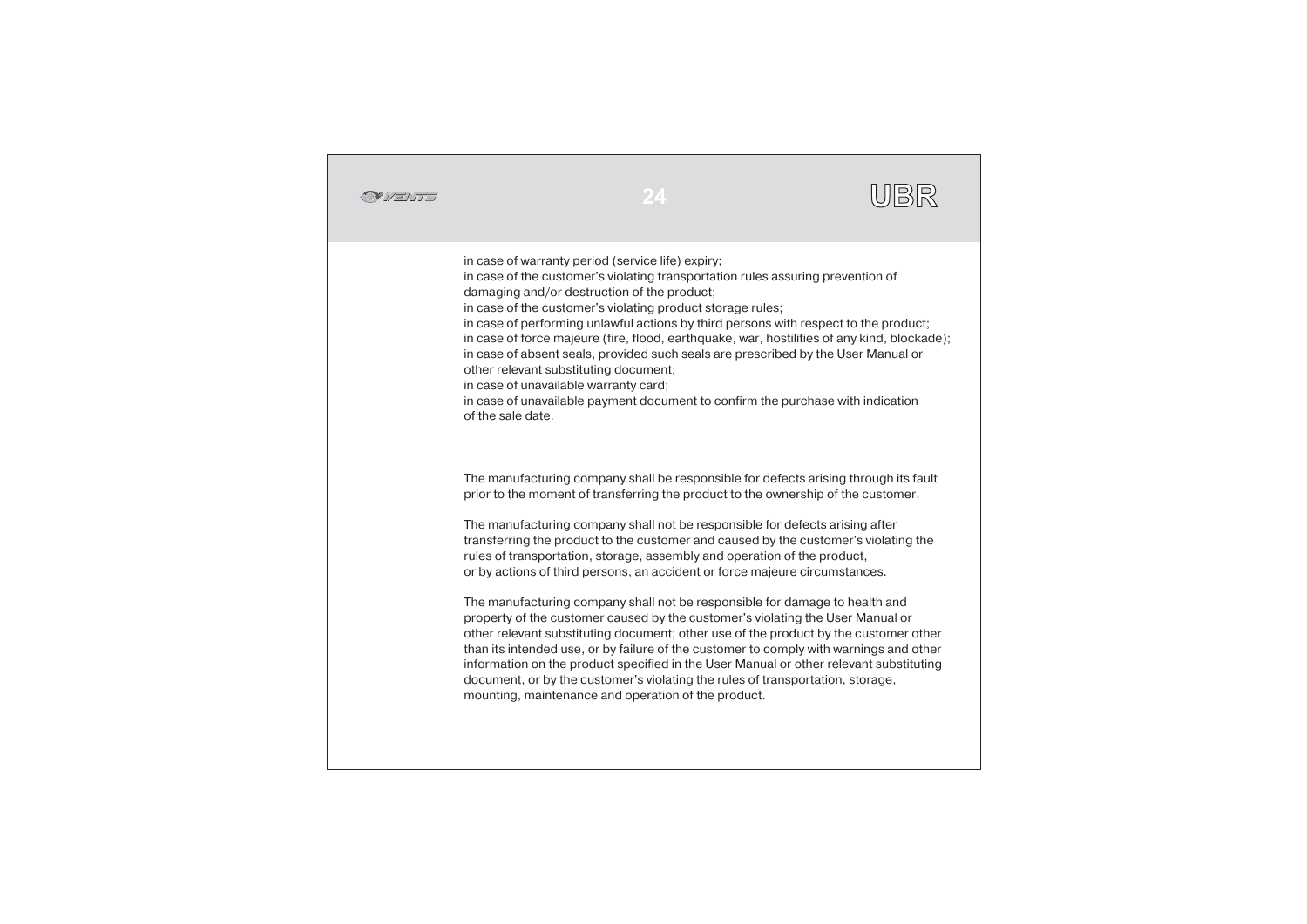

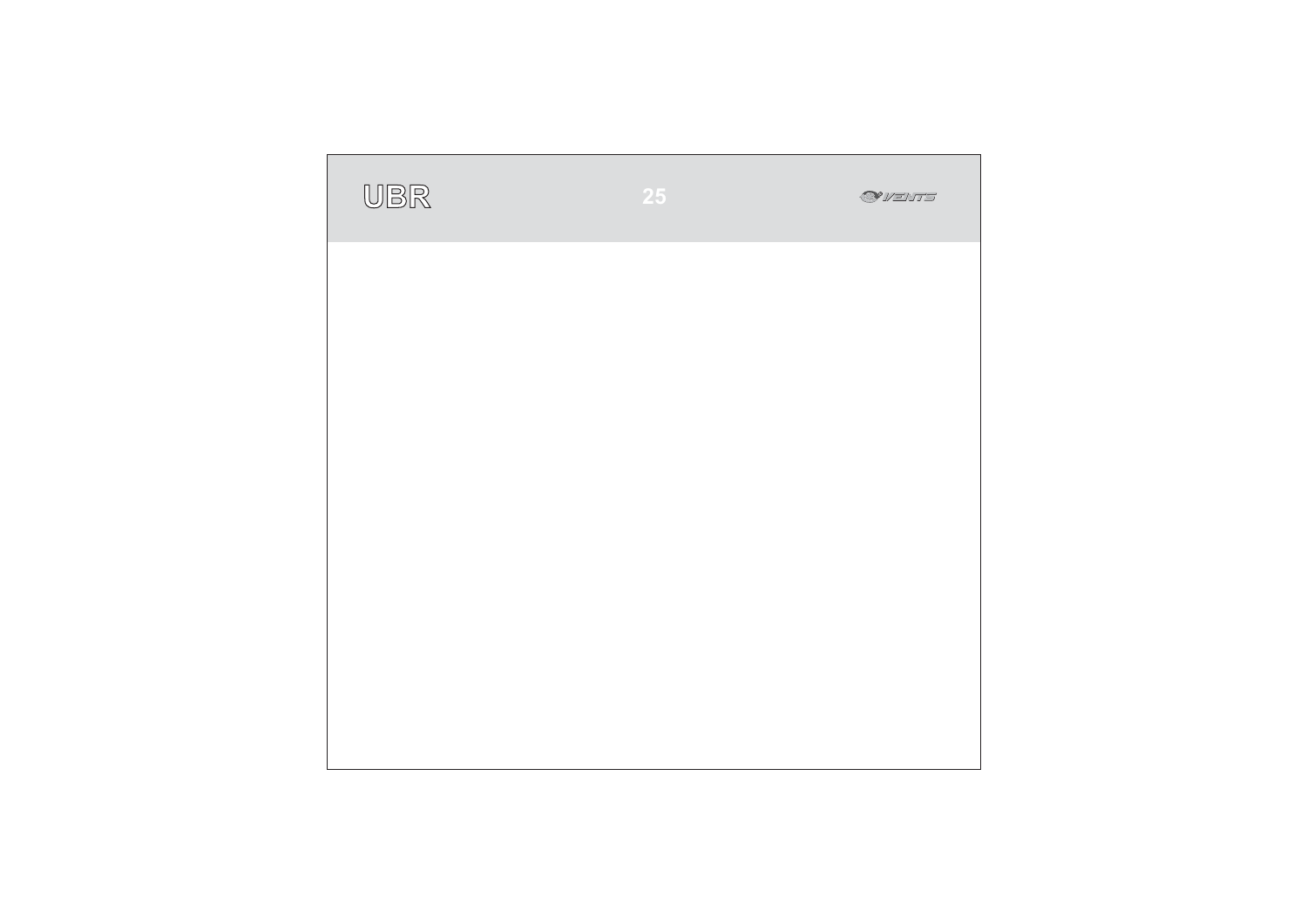

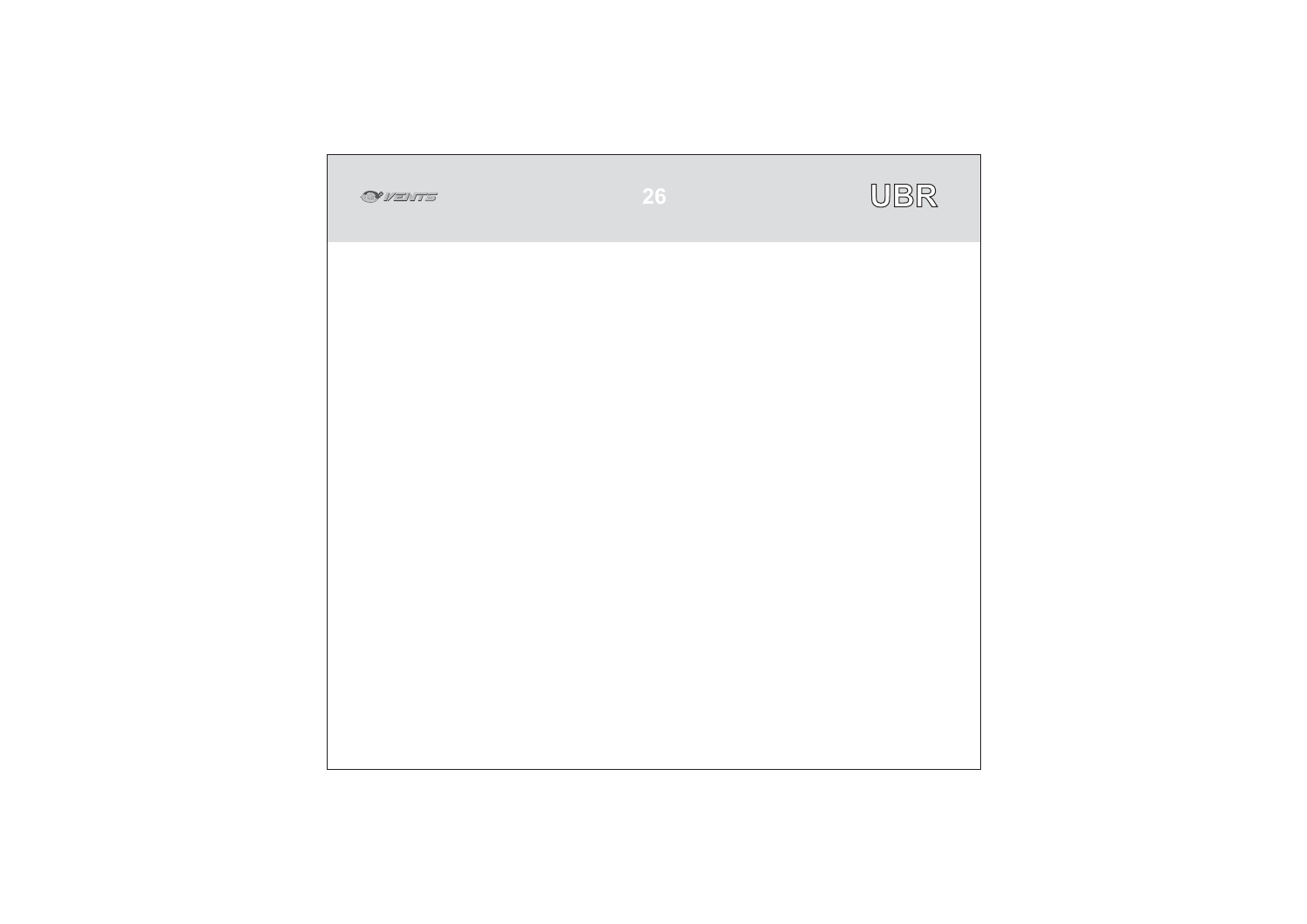|--|--|--|



| Autotransformer speed controller<br><b>Thyristor speed controller</b> | <b>RSA-0.3</b><br><b>RS-1 N</b><br><b>RS-1 V</b><br><b>RS-1,5N</b><br><b>RS-1,5V</b><br><b>RS-2N</b><br><b>RS-2V</b><br><b>RS-2,5N</b><br><b>RS-2,5 V</b> | <b>ACCEPTANCE</b><br><b>CERTIFICATE</b> |
|-----------------------------------------------------------------------|-----------------------------------------------------------------------------------------------------------------------------------------------------------|-----------------------------------------|
| Fan speed switch                                                      | P2-5.0 N<br>P2-5.0 V<br>P3-5.0 N<br>P3-5.0 V<br>P5-5.0 N<br>P5-5.0 V                                                                                      |                                         |
| <b>Control unit</b>                                                   | T-1.5N<br>$T-1.5V$<br>TH-1.5N<br>TH-1.5 V<br><b>TF-1.5N</b><br><b>TF-1.5 V</b><br>TP-1.5N<br><b>TP-1.5V</b>                                               |                                         |
| is recognized as serviceable                                          | mark the proper model                                                                                                                                     |                                         |
| Approval mark                                                         | Sold                                                                                                                                                      |                                         |

Sold(name and stamp of the trade company)

Manufacturing date

Date of sale